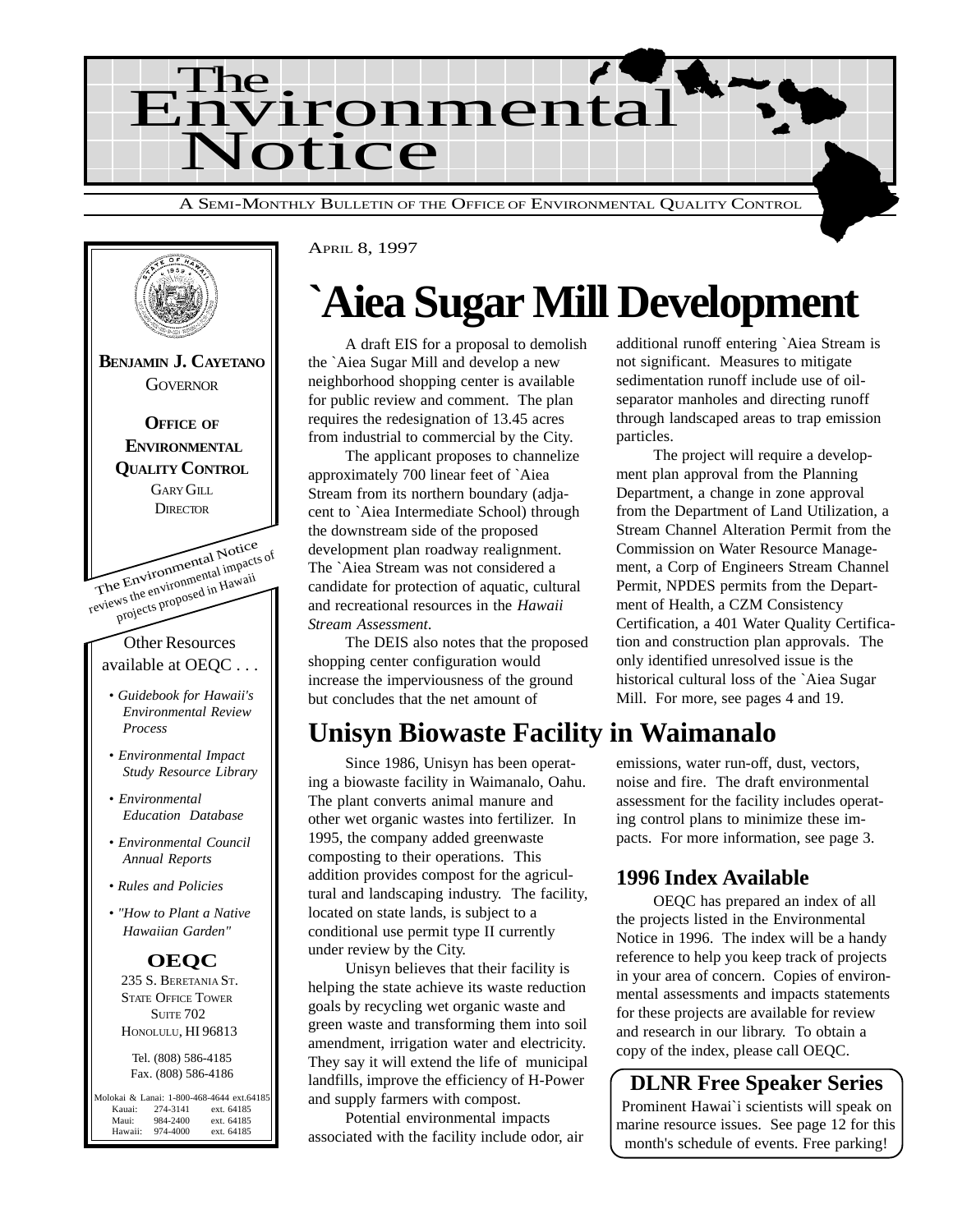# Table of Contents

APRIL 8, 1997

### **1** Oahu Notices

| <b>Draft Environmental Assessments</b>                                                                                                                                                                                                                                                              |
|-----------------------------------------------------------------------------------------------------------------------------------------------------------------------------------------------------------------------------------------------------------------------------------------------------|
| <b>Final Environmental Assessments/</b><br><b>Findings of No Significant Impacts (FONSI)</b>                                                                                                                                                                                                        |
| <b>Draft Environmental Impact Statements</b>                                                                                                                                                                                                                                                        |
| <b>National Environmental Policy Act (NEPA)</b><br>(4) Hickam Air Force Base Construct Addition and<br>Interior Alteration to Building 1222 (Draft EA/Draft FONSI)  4<br>(5) Proposed Disposal and Reuse of Land and Facilities at<br>Naval Air Station Barbers Point (Notice of Intent for EIS)  5 |
| <b>Previously Published Projects Pending Public Comments</b><br>Environmental Impact Statement Preparation Notices  6<br>Final Environmental Impact Statements Pending Acceptance  6<br>Maui Notices                                                                                                |
| <b>Final Environmental Assessments/</b><br><b>Findings of No Significant Impacts (FONSI)</b>                                                                                                                                                                                                        |
| <b>Final Environmental Impact Statements</b>                                                                                                                                                                                                                                                        |
| <b>Previously Published Projects Pending Public Comments</b>                                                                                                                                                                                                                                        |
| — Molokai Notices                                                                                                                                                                                                                                                                                   |
| <b>Final Environmental Assessments/</b><br><b>Findings of No Significant Impacts (FONSI)</b>                                                                                                                                                                                                        |

### 6 **Hawaii Notices**

| (1) Kilauea Forest and Kulani Correctional                                           |  |
|--------------------------------------------------------------------------------------|--|
|                                                                                      |  |
| <b>Final Environmental Assessments/</b><br>Findings of No Significant Impact (FONSI) |  |

| <b>Findings of No Significant Impact (FONSI)</b>          |  |
|-----------------------------------------------------------|--|
|                                                           |  |
| (3) Puu O Umi Natural Area Reserve Fence Construction  11 |  |

**Previously Published Projects Pending Public Comments**

## 7 **Kauai Notices**

#### **Draft Environmental Assessments**

#### **Final Environmental Assessments/**

#### **Findings of No Significant Impacts (FONSI)** [\(3\) Anahola 288' 0.5 MG Storage Tank ............................................. 14](#page-13-0)

| (5) Niumalu Single Family Residence and Attendant Structures  15 |  |
|------------------------------------------------------------------|--|

#### **National Environmental Policy Act (NEPA)**

## **Shoreline Notices**

## **Environmental Council Notices**

## **Federal Notices**

| Endangered Tree Snail (Achatinella) Permit No. 826600  18    |  |
|--------------------------------------------------------------|--|
| Marine Mammals Scientific Research Permit (PHF#850-1342)  18 |  |
|                                                              |  |
| Proposed Endangered Status for Blackburn's Sphinx Moth  18   |  |
|                                                              |  |

## **Letters of Notice**

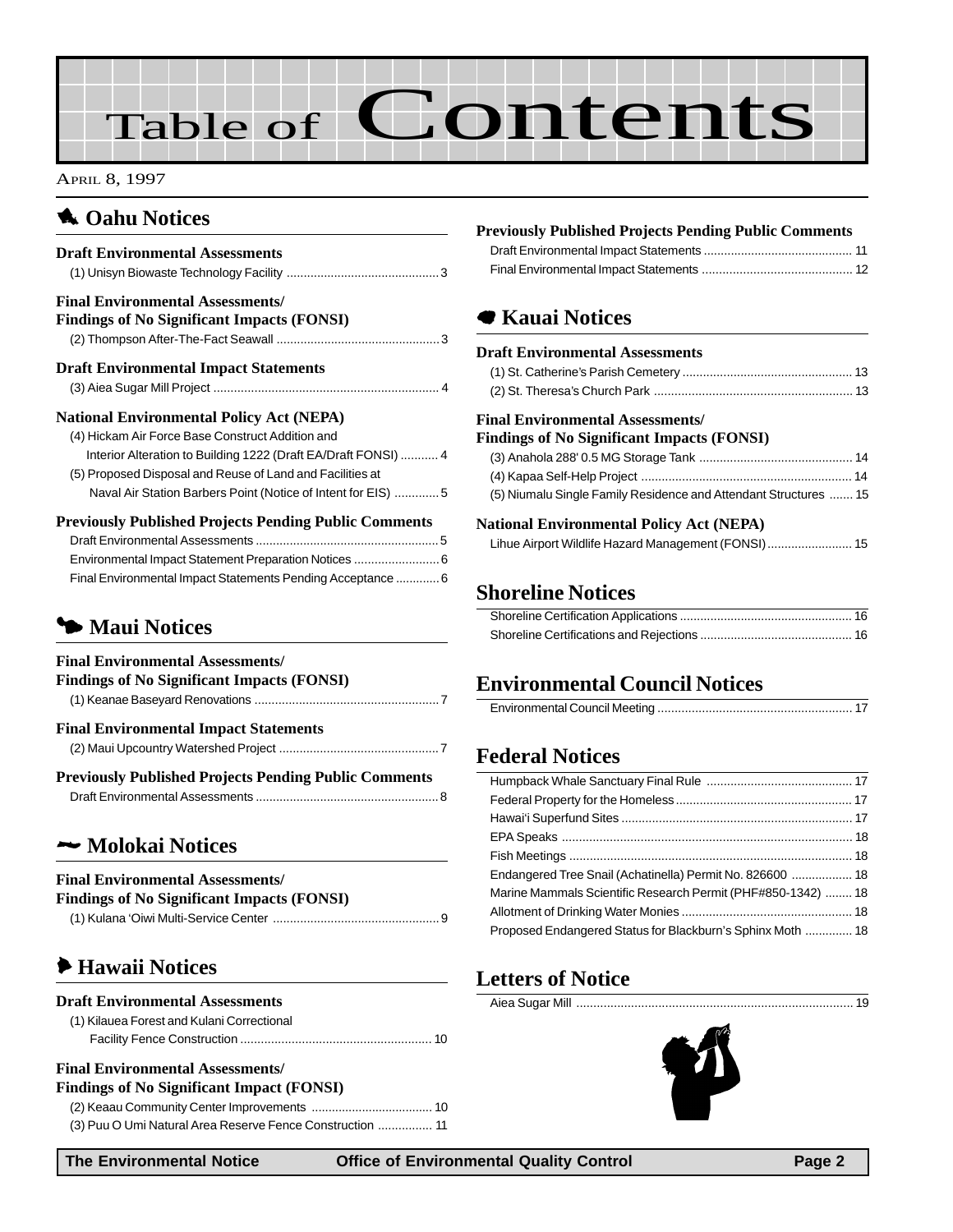## <span id="page-2-0"></span>**Draft Environmental Assessments**

## 1 **(1) Unisyn Biowaste Technology Facility**

| District:                         | Koolaupoko                       |  |
|-----------------------------------|----------------------------------|--|
| TMK:                              | $4-1-8:80$ (por.)                |  |
| Applicant:                        | Unisyn Biowaste Technology       |  |
|                                   | 41-249 Waikupanaha Street        |  |
|                                   | Waimanalo, Hawaii 96795          |  |
|                                   | Contact: Inma Sanz               |  |
| <b>Approving Agency/Accepting</b> |                                  |  |
| <b>Authority:</b>                 | Department of Land and Natural   |  |
|                                   | Resources                        |  |
|                                   | 1151 Punchbowl Street            |  |
|                                   | Honolulu, Hawaii 96813           |  |
|                                   | Contact: Cecil Santos (587-0433) |  |
| <b>Public Comment</b>             |                                  |  |

**Deadline:** May 8, 1997 **Status**: DEA First Notice pending public comment.

Address comments to the applicant with copies to the approving agency or accepting authority and OEQC.

Unisyn Biowaste Technology operates an organic waste processing facility on State Land at Waimanalo, Oahu. It subleases 21.25 acres from Meadow Gold Dairies, Inc. Meadow Gold leases this area from Department of Land and Natural Resources under General Lease No. S-4101. The Department of Land Utilization of the City and County has defined the operation at Unisyn as a major composting Facility and under the AG-2 zoning for this site, a Conditional Use Permit, Type II is needed. We have found that because the processing of organic waste received from sources outside of the dairy complex differs substantially from the initial operation of Unisyn where only cow manure was processed, that an Environmental Assessment is needed for the current operation there.

## **Final Environmental Assessments/Findings of No Significant Impacts (FONSI)**

**3**

**4**



**5**

**2**

### **(2) Thompson After-The-Fact Seawall**

| District:                         | Ewa                                 |  |  |
|-----------------------------------|-------------------------------------|--|--|
| TMK:                              | $9 - 1 - 07:14$                     |  |  |
| Applicant:                        | Daniel and Sandra Thompson          |  |  |
|                                   | 98-1405 Akaaka Street               |  |  |
|                                   | Aiea, Hawaii 96701                  |  |  |
|                                   | Contact: Sandra Thompson (488-4534) |  |  |
| <b>Approving Agency/Accepting</b> |                                     |  |  |
| <b>Authority:</b>                 | City and County of Honolulu         |  |  |
|                                   | Department of Land Utilization      |  |  |
|                                   | 650 South King Street, 7th Floor    |  |  |
|                                   | Honolulu, Hawaii 96813              |  |  |
|                                   | Contact: Dana Teramoto (523-4648)   |  |  |
| Consultant:                       | Ellen H. Thompson $(689-4094)$      |  |  |
|                                   | 91-045 Parish Drive                 |  |  |
|                                   | Ewa Beach, Hawaii 96706             |  |  |
| <b>Public Challenge</b>           |                                     |  |  |
| <b>Deadline:</b>                  | May 8, 1997                         |  |  |

APRIL 8, 1997

**1**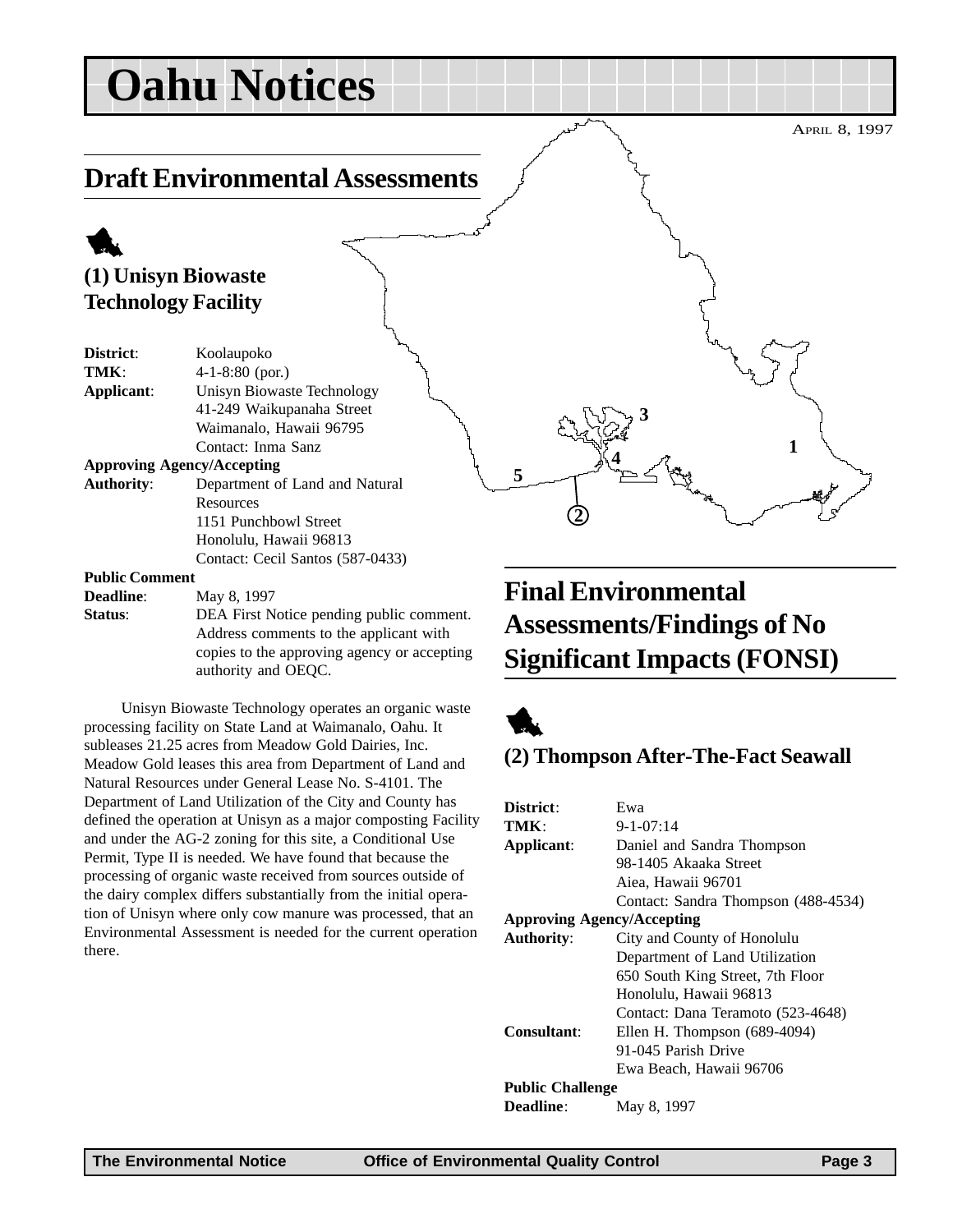<span id="page-3-0"></span>APRIL 8, 1997

**Status:** FEA/FONSI issued, project may proceed.

The applicants, Daniel and Sandra Thompson, propose to retain a 65-foot long after-the-fact concrete rubble masonry (CRM) seawall. The seawall is approximately 5 feet high.

The project is located at 91-037 Parish Drive in Ewa Beach.

## **Draft Environmental Impact Statements**



### **(3) Aiea Sugar Mill Project**

| District:             | Ewa                                         |  |
|-----------------------|---------------------------------------------|--|
| TMK:                  | $9-9-05:10$ and 25                          |  |
| Applicant:            | Crazy Shirts, Inc.                          |  |
|                       | 99-969 Iwaena Street                        |  |
|                       | Aiea, Hawaii 96701                          |  |
|                       | Contact: Dennis Taylor (487-9919)           |  |
|                       | <b>Approving Agency/Accepting</b>           |  |
| <b>Authority:</b>     | City and County of Honolulu                 |  |
|                       | <b>Planning Department</b>                  |  |
|                       | 650 South King Street                       |  |
|                       | Honolulu, Hawaii 96813                      |  |
|                       | Contact: Tim Hata (527-6070)                |  |
| <b>Consultant:</b>    | Gray, Hong, Bills & Associates, Inc.        |  |
|                       | 119 Merchant Street, Suite 607              |  |
|                       | Honolulu, Hawaii 96813                      |  |
|                       | Contact: David Bills (521-0306)             |  |
| <b>Public Comment</b> |                                             |  |
| <b>Deadline:</b>      | May 23, 1997                                |  |
| Status:               | DEIS First Notice pending public comment.   |  |
|                       | Address comments to the applicant with      |  |
|                       | copies to the approving agency or accepting |  |

The applicant, Crazy Shirts, Inc., is seeking an amendment to the City and County of Honolulu's Development Plan Land Use Map for the Primary Urban Center for the proposed Aiea Sugar Mill project. The amendment request proposes to redesignate approximately 13.45 acres of land from Industrial to Commercial.

authority, the consultant and OEQC.

The proposed site is located in Aiea bounded by Aiea Heights Drive, Hakina Street and residential homes to the north, Ulune Street to the west, and Kulawea Street to the east. The site consists of two parcels occupied by the vacant Aiea Sugar Mill, existing Hawaii Agricultural Research Center laboratory and office and the C&H liquid sugar refinery.

The applicant proposes to develop a neighborhood shopping center of approximately 118,600 square feet, including 395 parking stalls. The applicant proposes to begin construction in the first quarter of 1999 and open the shopping center in the fourth quarter of 1999.

## **National Environmental Policy Act (NEPA)**



### **(4) Hickam Air Force Base Construct Addition and Interior Alteration to Building 1222 (Draft EA/Draft FONSI)**

| District:                         | Honolulu                           |
|-----------------------------------|------------------------------------|
| TMK                               | $1 - 1 - 03 - 01$                  |
| Applicant:                        | Lt. Col. Ralph Graves              |
|                                   | U.S. Army Corps of Engineers       |
|                                   | Honolulu Engineer District         |
|                                   | Building 230                       |
|                                   | Fort Shafter, Hawaii 96858-5440    |
|                                   | Contact: Edward Yamada (438-5421)  |
| <b>Approving Agency/Accepting</b> |                                    |
| <b>Authority:</b>                 | 15 CES/CEVP                        |
|                                   | Hickam AFB, Hawaii 96853-5233      |
|                                   | Contact: Melvin Muraoka (449-3392) |
| <b>Public Comment</b>             |                                    |
| <b>Deadline:</b>                  | April 21, 1997                     |

The proposed action is to construct an addition and interior alteration to Building 1222 at Hickam Air Force Base, Oahu, Hawaii. The addition will serve as a mobility warehouse and the interior alteration will provide mezzanine space and a training room. Estimated project cost: over \$100,000.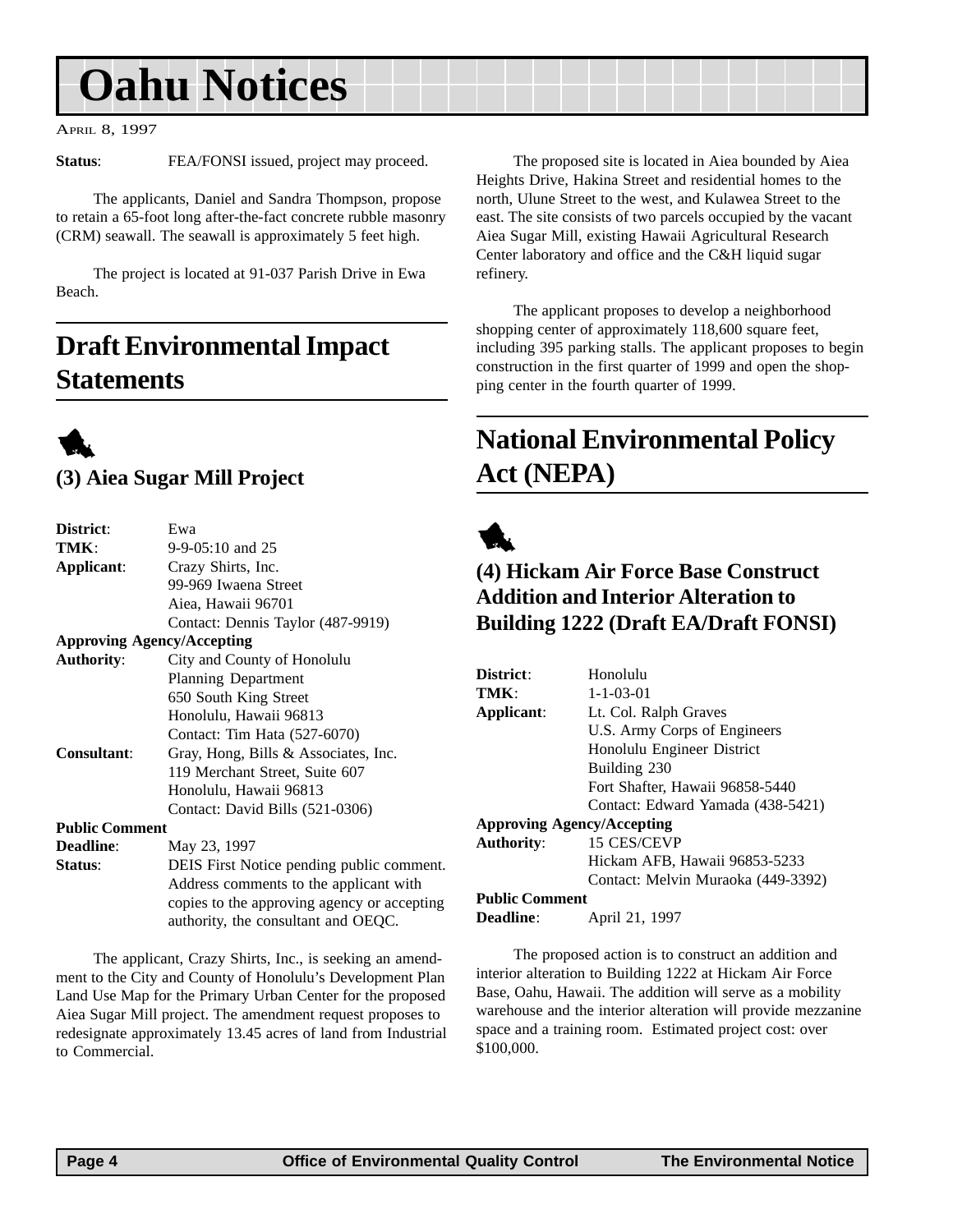#### APRIL 8, 1997

# <span id="page-4-0"></span>1

### **(5) Proposed Disposal and Reuse of Land and Facilities at Naval Air Station Barbers Point (Notice of Intent for EIS)**

| District:                         | Ewa                                  |  |
|-----------------------------------|--------------------------------------|--|
| TMK:                              | $9 - 1 - 13$                         |  |
| Applicant:                        | Pacific Division                     |  |
|                                   | Naval Facilities Engineering Command |  |
|                                   | Pearl Harbor, Hawaii 96860-7300      |  |
|                                   | Contact: Fred Minato (471-9338)      |  |
| <b>Approving Agency/Accepting</b> |                                      |  |
| <b>Authority:</b>                 | Secretary of the Navy                |  |
| Consultant:                       | <b>Belt Collins Hawaii</b>           |  |
|                                   | 680 Ala Moana Boulevard, First Floor |  |
|                                   | Honolulu, Hawaii 96813               |  |
|                                   | Contact: Lesley Matsumoto (521-5361) |  |
| <b>Public Comment</b>             |                                      |  |
| Deadline:                         | April 30, 1997                       |  |

The U.S. Navy, in cooperation with the Federal Aviation Administration, is announcing its intent to prepare an EIS for the proposed disposal and reuse of land and facilities at Naval Air Station (NAS) Barbers Point, Hawaii. The EIS will be prepared in compliance with the 1993 Base Realignment and Closure (BRAC) directive from Congress to close NAS Barbers Point. The base will close in July 1999.

The proposed action is the disposal of approximately 2,100 acres of surplus property on the base. A long-term plan for reuse of the property was developed by the Local Reuse Authority — the State of Hawaii — through a planning process carried out by the NAS Barbers Point Redevelopment Commission. This plan features a general reliever airport with a crosswind runway and large areas devoted to park and recreation use. Sites are provided to the Department of Hawaiian Home Lands for residential, commercial, and industrial uses. Commercial activities would include a raceway complex, marine park, and festival center. Lands are also set aside to accommodate homeless providers. Approval of the plan was granted by the Governor on January 23, 1997.

The EIS will address potential environmental impacts of the approved reuse plan and alternatives. Issues will include land use compatibility and constraints such as noise, air quality, traffic, and aviation operations, among others.

Two public scoping meetings will be held to identify potentially significant issues related to the proposed action and alternatives and to identify and notify interested and affected parties of the EIS process.

April 16, 1997, 7:00 p.m., Washington Intermediate School Cafeteria, 1633 S. King Street, Honolulu, Hawaii; and

April 17, 1997, 7:00 p.m., Paradise West Club, Lauhala Room, NAS Barbers Point, Hawaii.

Interested parties are invited to present oral and/or written comments. Each speaker will be limited to three minutes to accommodate all speakers.

## **Previously Published Projects Pending Public Comments**

#### **Draft Environmental Assessments**

#### 1 **Ahuwale Drainage Improvements**

| Applicant:                        | City and County of Honolulu        |  |  |
|-----------------------------------|------------------------------------|--|--|
|                                   | Department of Public Works         |  |  |
|                                   | 650 South King Street              |  |  |
|                                   | Honolulu, Hawaii 96813             |  |  |
|                                   | Contact: Tyler Sugihara (523-4932) |  |  |
| <b>Approving Agency/Accepting</b> |                                    |  |  |
|                                   | <b>Authority:</b> Same as above.   |  |  |
| <b>Public Comment</b>             |                                    |  |  |
| <b>Deadline:</b>                  | April 22, 1997                     |  |  |

#### **1. Kahaluu Stream Slope Repair at Hakuhale Street**

| Applicant:                        | City and County of Honolulu       |  |
|-----------------------------------|-----------------------------------|--|
|                                   | Department of Public Works        |  |
|                                   | 650 South King Street, 15th Floor |  |
|                                   | Honolulu, Hawaii 96813            |  |
|                                   | Contact: James Wang (523-4041)    |  |
| <b>Approving Agency/Accepting</b> |                                   |  |
| <b>Authority:</b>                 | Same as above.                    |  |
| <b>Public Comment</b>             |                                   |  |
| Deadline:                         | April 22, 1997                    |  |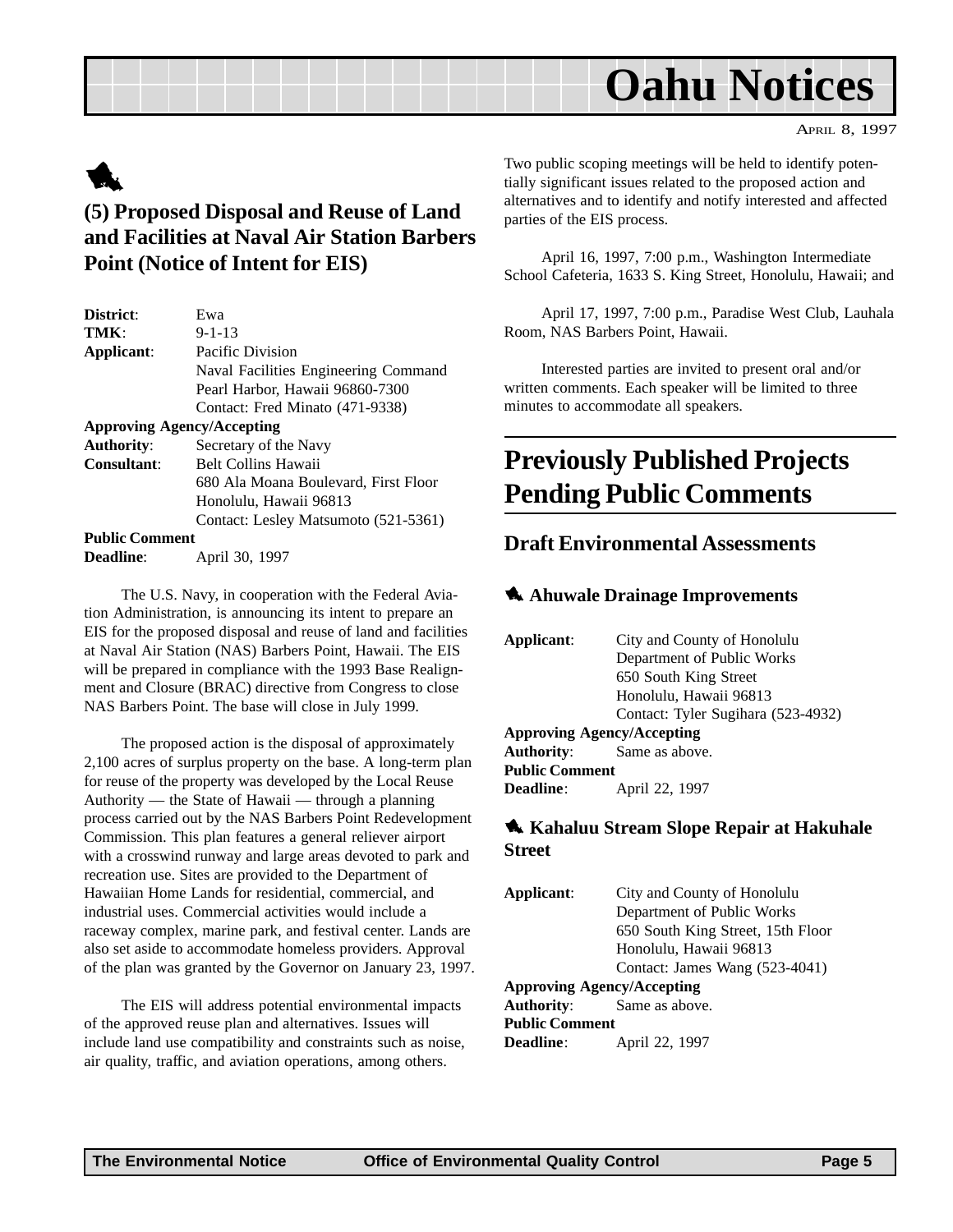<span id="page-5-0"></span>APRIL 8, 1997

#### 1 **Palolo Wells Addition**

#### **Applicant**: City and County of Honolulu Board of Water Supply 630 South Beretania Street Honolulu, Hawaii 96843 Contact: Barry Usagawa (527-5235) **Approving Agency/Accepting Authority**: Same as above.

**Public Comment Deadline**: April 22, 1997

### **Environmental Impact Statement Preparation Notices**

#### 1 **East Kapolei Master Plan Development Project**

| Applicant:                        | Housing Finance and Development             |  |
|-----------------------------------|---------------------------------------------|--|
|                                   | Corporation                                 |  |
|                                   | 677 Oueen Street, Suite 300                 |  |
|                                   | Honolulu, Hawaii 96813                      |  |
|                                   | Contact: Steve Thomas (587-0640)            |  |
| <b>Approving Agency/Accepting</b> |                                             |  |
| <b>Authority:</b>                 | Governor, State of Hawaii                   |  |
|                                   | c/o Office of Environmental Quality Control |  |
|                                   | 235 South Beretania Street, Suite 702       |  |
|                                   | Honolulu, Hawaii 96813                      |  |
| <b>Public Comment</b>             |                                             |  |
| <b>Deadline:</b>                  | April 22, 1997                              |  |

#### **Final Environmental Impact Statements Pending Acceptance**

#### 1 **Amfac Commercial and Park**

**Applicant**: Amfac Property Development Corp. 700 Bishop Street, 21st Floor Honolulu, Hawaii 96813 Contact: Timothy Johns (543-8929)

#### **Approving Agency/Accepting**

| <b>Authority:</b> | City and County of Honolulu               |
|-------------------|-------------------------------------------|
|                   | Planning Department                       |
|                   | 650 South King Street, 8th Floor          |
|                   | Honolulu, Hawaii 96813                    |
|                   | Contact: Lin Wong (523-4485)              |
| Status:           | FEIS currently being reviewed by the City |
|                   | and County of Honolulu, Planning Depart-  |
|                   | ment.                                     |
|                   |                                           |

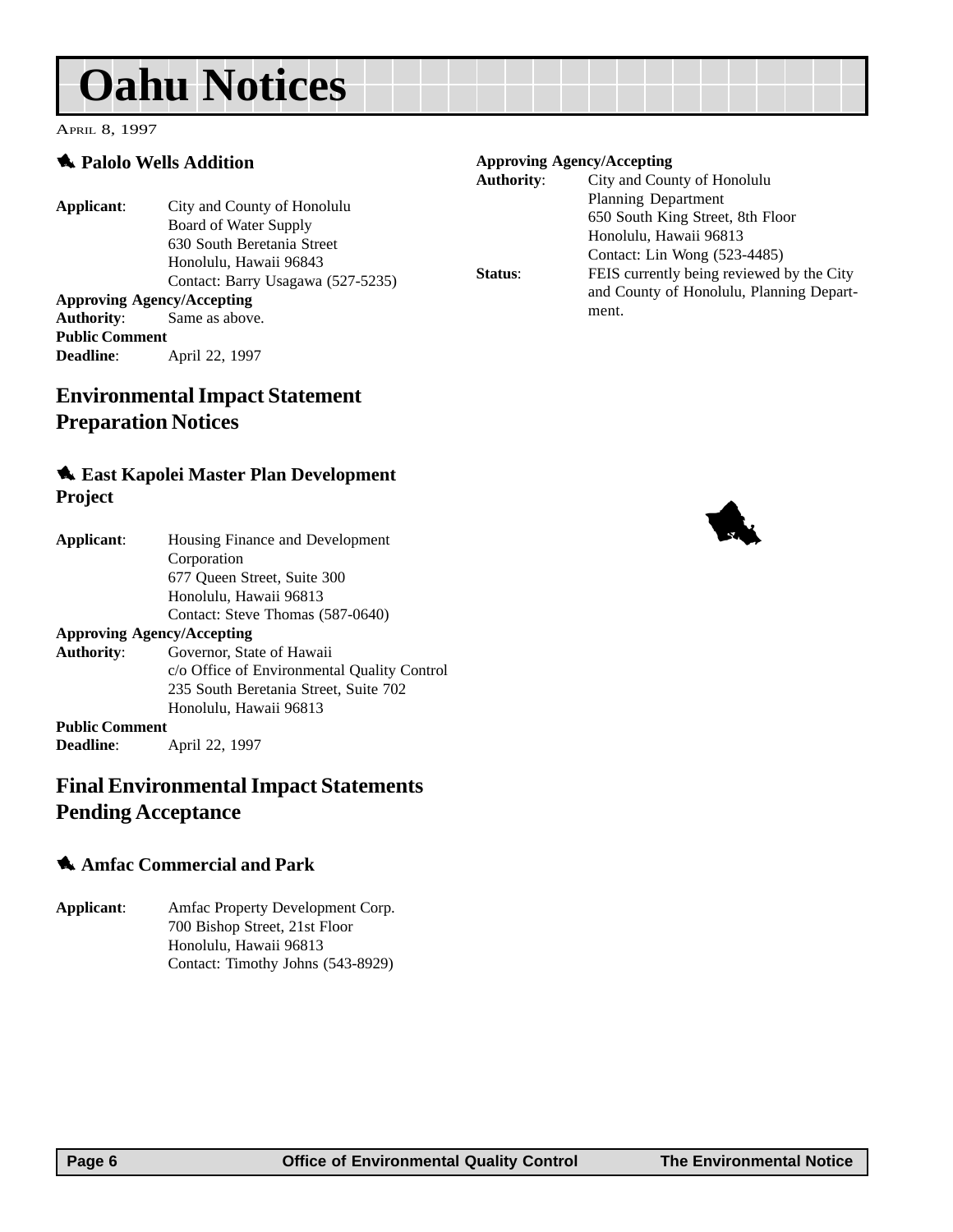# **Maui Notices**

APRIL 8, 1997

<span id="page-6-0"></span>

# $\blacklozenge$

| District:                         | Hana                                   |  |
|-----------------------------------|----------------------------------------|--|
| TMK:                              | $1 - 1 - 02:10$                        |  |
| Applicant:                        | Department of Accounting and General   |  |
|                                   | <b>Services</b>                        |  |
|                                   | P.O. Box 119                           |  |
|                                   | Honolulu, Hawaii 96810                 |  |
|                                   | Contact: Eric Nishimoto (586-0468)     |  |
| <b>Approving Agency/Accepting</b> |                                        |  |
| <b>Authority:</b>                 | Department of Accounting and General   |  |
|                                   | <b>Services</b>                        |  |
|                                   | P.O. Box 119                           |  |
|                                   | Honolulu, Hawaii 96810                 |  |
|                                   | Contact: Eric Nishimoto (586-0468)     |  |
| <b>Consultant:</b>                | Munekiyo & Arakawa, Inc.               |  |
|                                   | 305 High Street                        |  |
|                                   | Wailuku, Hawaii 96793                  |  |
|                                   | Contact: Michael Munekiyo (244-2015)   |  |
| <b>Public Challenge</b>           |                                        |  |
| <b>Deadline:</b>                  | May 8, 1997                            |  |
| Status:                           | FEA/FONSI issued, project may proceed. |  |
|                                   |                                        |  |

The State Department of Accounting and General Services (DAGS) is proposing to renovate the existing State Highways Division baseyard in Keanae, Maui, Hawaii. The 3.096 acre site is situated within the State Agricultural District. The subject property abuts the easterly boundary of YMCA's Camp Keanae.

Existing baseyard facilities include a 660 square foot office building, a 560 square foot storage shed, two 160 square foot mobile trailer offices, and an underground 500 gallon fuel storage tank with aboveground dispenser. According to County real property records, the existing storage shed and the office building were constructed less than 50 years ago.

With the exception of the existing mobile trailer offices, the proposed renovation will involve the demolition of the existing, deteriorated baseyard facilities. Proposed baseyard improvements include a 3,280 square foot storage and truck shed, a 1,600 square foot office building, and two covered, aboveground 500 gallon fuel storage tanks (one for diesel and one for gasoline) and dispensers, as well as asphalt paving. Construction is anticipated to start in the third quarter of 1997 with a construction duration of approximately 10 to 12 months.

The landowner of the subject property is the State of Hawaii. The property, however, is under the control and management of the Department of Transportation, Highways Division.

## **Final Environmental Impact Statements**



**(2) Maui Upcountry Watershed Project**

**District**: Makawao **TMK**: 2-2-var; 2-3-var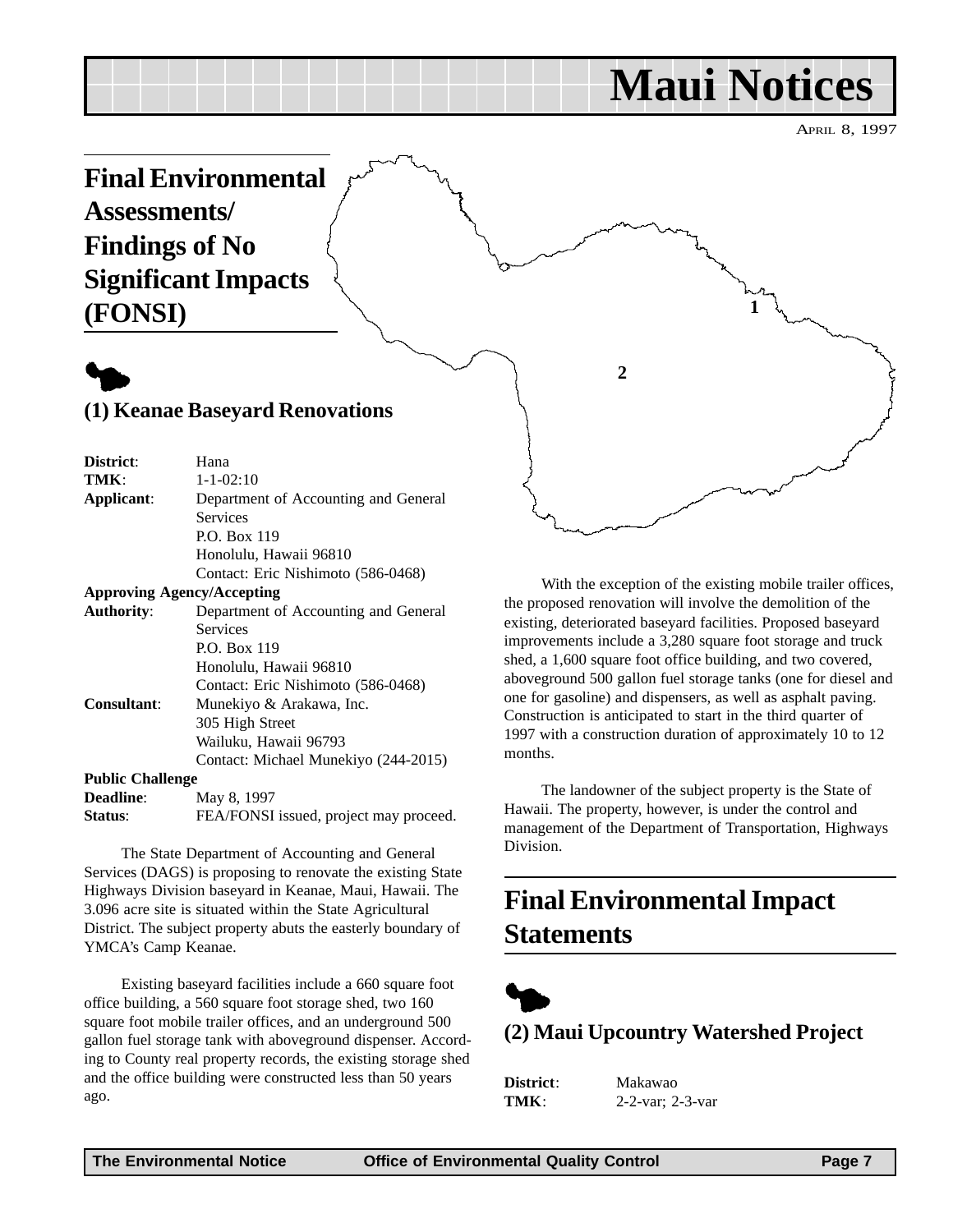# <span id="page-7-0"></span>**Maui Notices**

APRIL 8, 1997

| Applicant:        | Department of Agriculture                   |
|-------------------|---------------------------------------------|
|                   | P.O. Box 22159                              |
|                   | Honolulu, Hawaii 96823-2159                 |
|                   | Contact: Paul Matsuo (973-9473)             |
|                   | <b>Approving Agency/Accepting</b>           |
| <b>Authority:</b> | Governor, State of Hawaii                   |
|                   | c/o Office of Environmental Quality Control |
|                   | 235 South Beretania Street, Suite 702       |
|                   | Honolulu, Hawaii 96813                      |
| Consultant:       | <b>USDA Natural Resources Conservation</b>  |
|                   | Service                                     |
|                   | 300 Ala Moana Blvd., Rm. 4316               |
|                   | Honolulu, Hawaii 96850                      |
|                   | Contact: Dudley Kubo (541-2600)             |
| <b>Status:</b>    | FEIS currently being reviewed by the Office |
|                   | of Environmental Quality Control.           |
|                   |                                             |

This document describes a plan for agricultural water management in the Upcountry Maui Watershed, Maui County, Hawaii. Three alternatives were developed during planning, including a No Action Alternative, an irrigation water distribution system alternative, and an irrigation water distribution system with additional reservoir alternative. Alternative 2, the irrigation water system alternative is the National Economic Development Plan and was selected as the Recommended Plan. The Recommended Plan proposes the installation of a main distribution pipeline and lateral pipelines to provide untreated irrigation water to more than 169 farms with 473 acres of cropland in Upper Kula. The agricultural water system will provide 91 percent irrigation reliability. Project Sponsors will pay 48.6 percent or \$4,484,300 of the total project installation cost which is estimated at \$9,223,000. The remainder of the installation cost will be funded by PL-566 funds. Project costs are estimated to be \$901,100 on an average annual basis including operation, maintenance, and replacement costs. Estimated economic benefits exceed the costs of installation, operation, and maintenance of the Recommended Plan. Average annual economic benefits are estimated to be \$2,282,900. Environmental impacts include an increase in irrigated crop acreage, decreased demand on the Olinda Water Treatment Plant, and potential construction-related interference with captive breeding program at the Hawaii Endangered Species Propagation Facility at Olinda. Other social impacts include easing of the "Kula Rule" for farmers, agricultural water supply will be provided to Hawaiian farmers in the DHHL Keokea agricultural lots, and Prime and Other Important farmland will be better utilized.

## **Previously Published Projects Pending Public Comments**

#### **Draft Environmental Assessments**

#### 3 **Honoapiilani Highway Widening (Kaanapali Parkway to Honokowai Stream)**

| Applicant:                        | Department of Transportation     |  |
|-----------------------------------|----------------------------------|--|
|                                   | 869 Punchbowl Street             |  |
|                                   | Honolulu, Hawaii 96813           |  |
|                                   | Contact: Herbert Tao (587-2124)  |  |
| <b>Approving Agency/Accepting</b> |                                  |  |
|                                   | <b>Authority:</b> Same as above. |  |
| <b>Public Comment</b>             |                                  |  |
| <b>Deadline:</b>                  | April 22, 1997                   |  |
|                                   |                                  |  |

#### 3 **Mokulele Highway/Puunene Bypass**

| Applicant:            | Department of Transportation      |
|-----------------------|-----------------------------------|
|                       | 869 Punchbowl Street              |
|                       | Honolulu, Hawaii 96813            |
|                       | Contact: Robert Siarot (877-5061) |
|                       | <b>Approving Agency/Accepting</b> |
|                       | <b>Authority:</b> Same as above.  |
| <b>Public Comment</b> |                                   |
| <b>Deadline</b> :     | April 22, 1997                    |

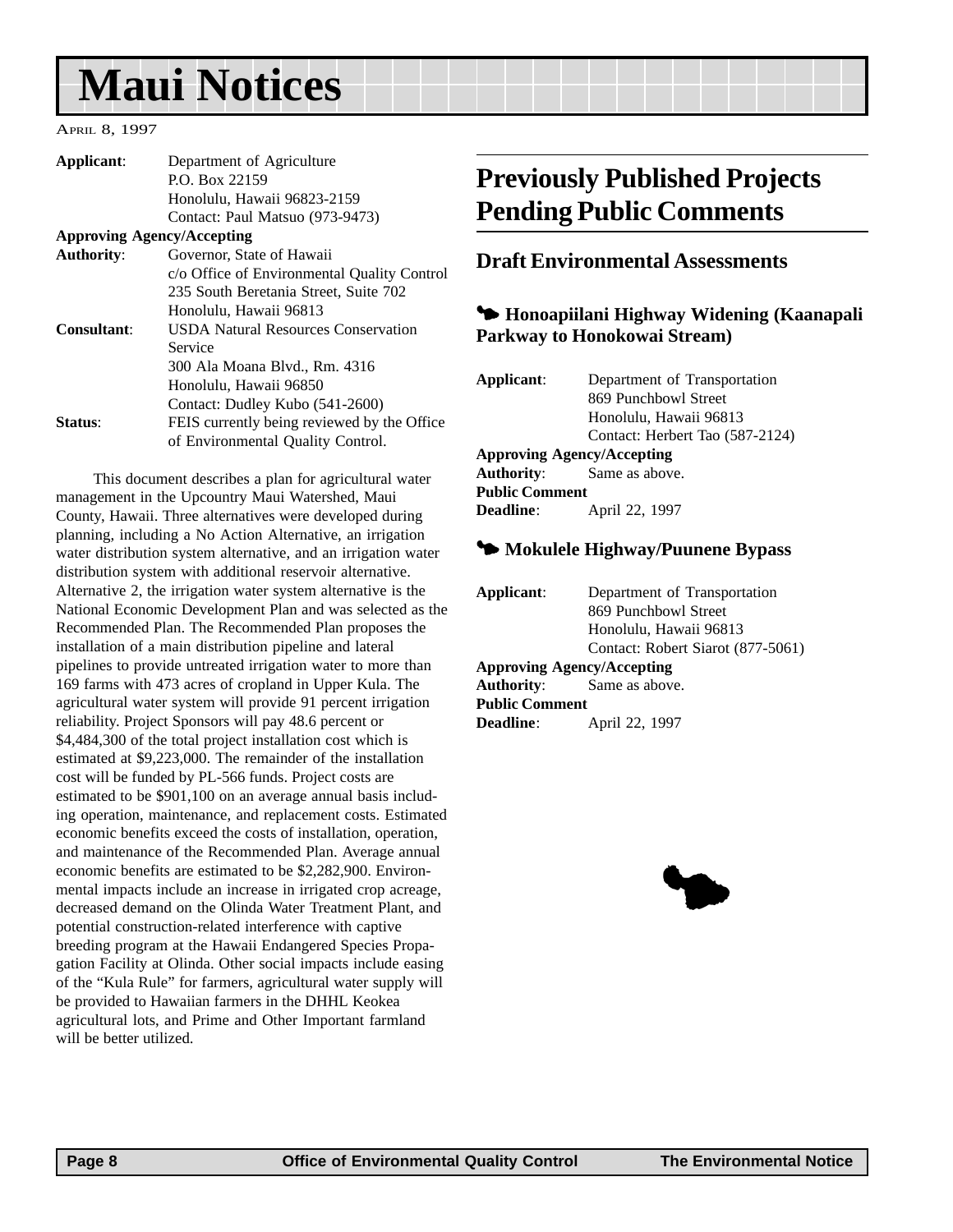# **Molokai Notices**

APRIL 8, 1997

## <span id="page-8-0"></span>**Final Environmental Assessments/Findings of No Significant Impacts (FONSI)**

# 2

#### **(1) Kulana 'Oiwi Multi-Service Center**

**District**: Molokai **TMK**: 5-2-09-12 and 30 **Applicant**: **KULANA 'OIWI CONSORTIUM: State of Hawaii Department of Hawaiian Home Lands** 335 Merchant Street, Room 202 Honolulu, Hawaii 96813 **Office of Hawaiian Affairs** 711 Kapiolani Blvd., Fifth Floor Honolulu, Hawaii 96813 **The Queen Emma Foundation** 615 Piikoi Street, Suite 701 Honolulu, Hawaii 96814 **Kamehameha Schools Bernice Pauahi Bishop Estate** 567 South King Street, Suite 200 Honolulu, Hawaii 96813 **Queen Liliuokalani Children's Center** 1300 Halona Street Honolulu, Hawaii 96817 **ALU LIKE, Inc.** 567 South King Street, Fourth Floor Honolulu, Hawaii 96813 **Approving Agency/Accepting Authority**: Department of Hawaiian Home Lands 335 Merchant Street, Room 202 Honolulu, Hawaii 96813 Contact: Ray Soon (586-3823) **Consultant**: PBR Hawaii Pacific Tower, Suite 650 1001 Bishop Street Honolulu, Hawaii 96813 Contact: Yukie Ohashi (521-5631) **Public Challenge Deadline:** May 8, 1997 **Status:** FEA/FONSI issued, project may proceed.

Kulana 'Oiwi is a proposed multi-service center at Kalamaula, Molokai on State of Hawaii land under the management of the Department of Hawaiian Home Lands. The consortium partnership includes: DHHL, The Queen Emma Foundation, Kamehameha Schools Bishop Estate, Queen Liliuokalani Children's Center, ALU LIKE, Inc. and the Office of Hawaiian Affairs. The center is designed to house the offices and programs run by these Hawaiian organizations. The concept of a "one-stop service center" for the Hawaiian people will facilitate the coordinated delivery of government and private services more efficiently.

**1**

Kulana 'Oiwi is based on the concept of the *kauhale* or homestead. The *kauhale* was typically a complex of houses serving different purposes for the needs of the *'ohana.* At Kulana 'Oiwi, each agency will be providing different services, such as child welfare, social and educational services for youth, health care services, and vocational training services geared to strengthen Hawaiian families, values and culture.

The agencies will be housed in separate buildings and share common areas including a Halau. The grounds will be landscaped with native Hawaiian plantings. Total area under roof is 28,000 sq. ft.; total project land area is approximately five acres. The building clusters will be served by three parking lots with a total of 99 parking stalls. Access to the project will be from Maunaloa Highway.

Infrastructure improvements are included in the project design. New potable water lines will tie-in to the DHHL Kalamaula Residence Lots water system located to the north of the project. A new individual wastewater system and drainage improvements will be constructed on-site. Utility hook-ups are available at Maunaloa Highway.

Construction of the project is planned to begin by mid-1997. The completion of construction is expected by mid-1998, and occupation by the agencies is anticipated between June and August 1998. The estimated cost of this project is approximately \$8 million.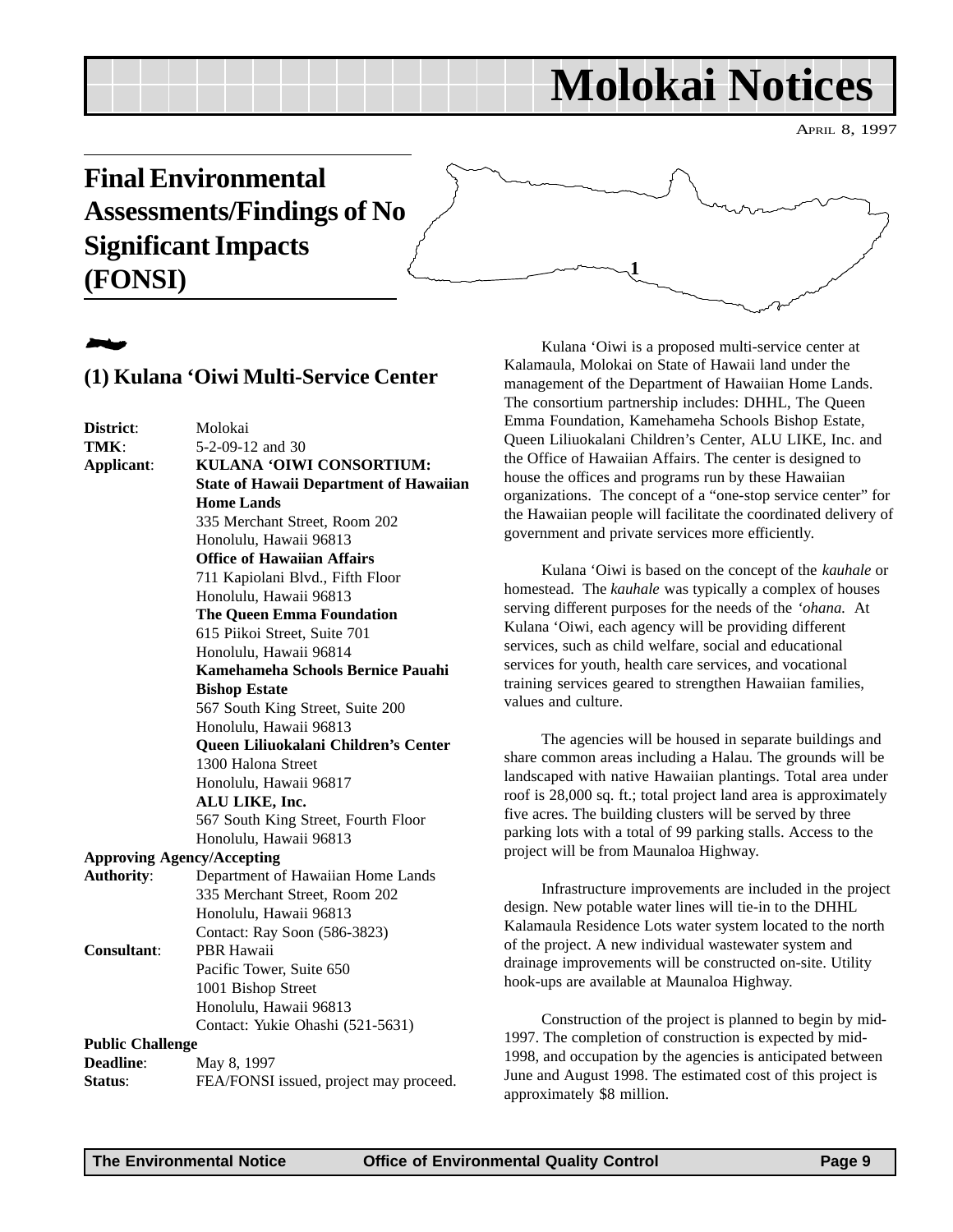# <span id="page-9-0"></span>**Hawaii Notices**

APRIL 8, 1997

## **Draft Environmental Assessments**

## $\blacktriangleright$ **(1) Kilauea Forest and Kulani Correctional Facility Fence Construction**

| <b>District:</b> | South Hilo, Kau                         |
|------------------|-----------------------------------------|
| TMK:             | $1-9-01-1$ ; 9-9-01-7                   |
| Applicant:       | 'Ola'a Kilauea Group                    |
|                  | Hawaii National Park, Resources Manage- |
|                  | ment                                    |
|                  | P.O. Box 52                             |
|                  | Hawaii National Park, Hawaii 96718      |
|                  | Contact: Tanya Rubenstein (967-7396)    |
|                  | <b>Approving Agency/Accepting</b>       |
| Authority:       | Department of Land and Natural Resource |

**Authority**: Department of Land and Natural Resources Division of Forestry and Wildlife P.O. Box 4849 Hilo, Hawaii 96720 Contact: William Stormont (974-4221)

#### **Public Comment**

**Deadline**: May 8, 1997 **Status**: DEA First Notice pending public comment. Address comments to the applicant with copies to the approving agency or accepting authority and OEQC.

The 'Ola'a Kilauea Group (the Division of Forestry and Wildlife Natural Area Reserves (NAR) program, the U.S. Fish and Wildlife Service (USFWS), Hawaii Volcanoes National Park (HVNP), Kulani Correctional Facility (KCF), and Kamehameha Schools Bishop Estate (KSBE)), proposes constructing a 320 yard fence line through forest on KCF lands. Project lands are within the Conservation District.

The project involves hand clearing a corridor no more than six feet wide through 320 yards of forest and erecting a fence using galvanized steel posts, one strand of barbed wire along the bottom, and thirty-nine inch hog wire.

This proposed fence will connect to existing fence and fence currently under construction to create a 2,660 acre management unit, the Pu'u Kipu Unit. This fenced unit will contain 1,746 acres of KCF and 914 acres of Kilauea Forest, owned by KSBE. The ultimate goal of the proposed fence is

to control feral pig populations within the management unit to zero density. Fencing and subsequent pig control are part of ongoing cooperative efforts to protect native forest ecosystems, and rare, threatened, and/or endangered flora and fauna found within these ecosystems.

**1**

**2**

## **Final Environmental Assessments/Findings of No Significant Impact (FONSI)**



**3**

### **(2) Keaau Community Center Improvements**

| <b>District:</b> | Puna                               |  |  |
|------------------|------------------------------------|--|--|
| TMK:             | $1-6-143$ ; por. 39, 38, 18        |  |  |
| Applicant:       | County of Hawaii                   |  |  |
|                  | Department of Parks and Recreation |  |  |
|                  | 25 Aupuni Street                   |  |  |
|                  | Hilo, Hawaii 96720                 |  |  |
|                  | Contact: Glen Miyao (961-8311)     |  |  |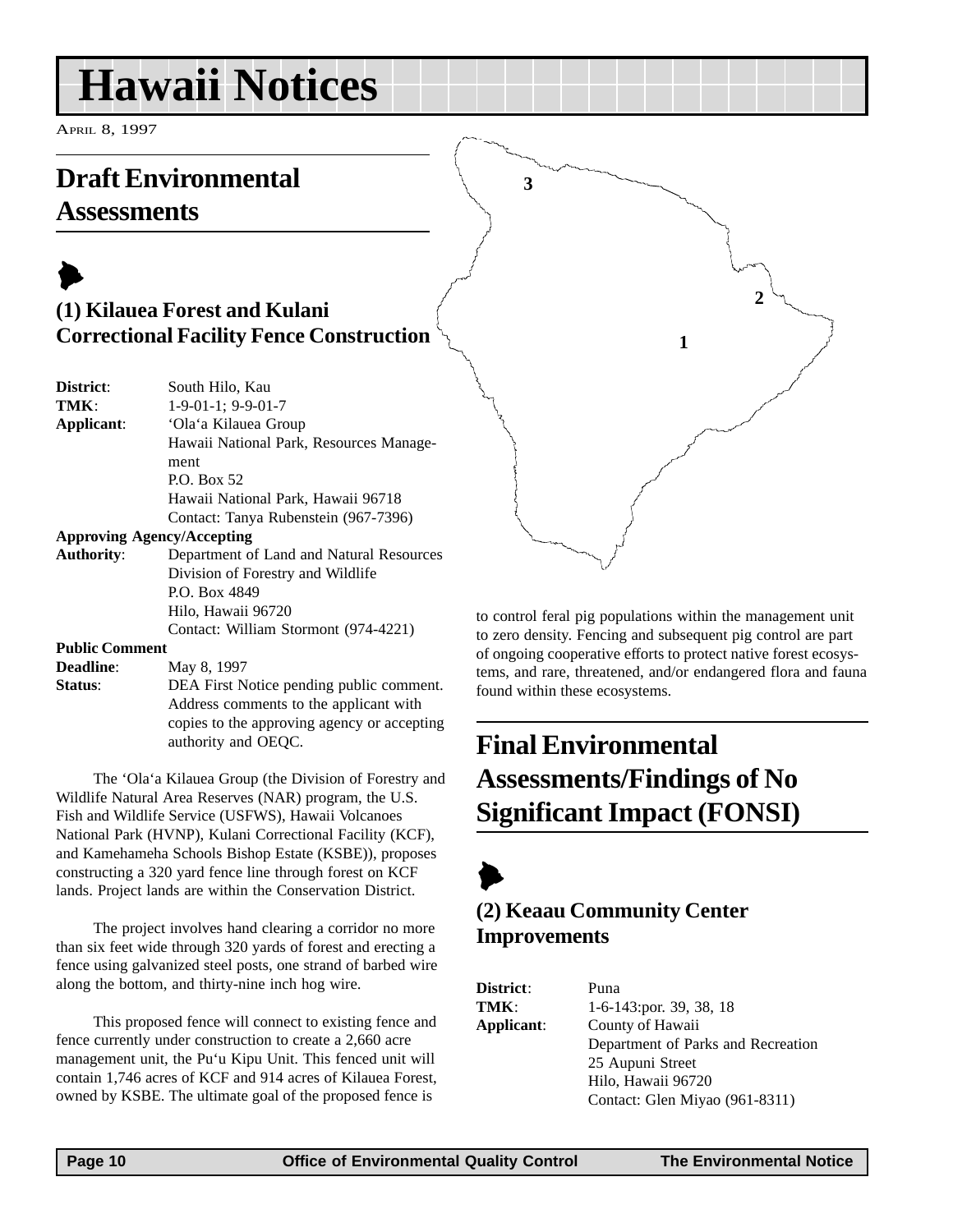# **Hawaii Notices**

APRIL 8, 1997

<span id="page-10-0"></span>

| <b>Approving Agency/Accepting</b>      |
|----------------------------------------|
| County of Hawaii                       |
| Office of the Mayor                    |
| 25 Aupuni Street                       |
| Hilo, Hawaii 96720                     |
| Ron Terry (982-5831)                   |
| <b>HCR 9575</b>                        |
| Keaau, Hawaii 96749                    |
| <b>Public Challenge</b>                |
| May 8, 1997                            |
| FEA/FONSI issued, project may proceed. |
|                                        |

The Keaau Community Center provides a vital meeting place for community groups and senior citizens in Puna. The Center currently lacks interior space, sufficient parking and water pressure for fire protection. The proposed project consists of three actions that would jointly improve the facilities, grounds, and infrastructure of the Center.

The Keaau Community Center addition component (using \$235,000 of federal funds) involves construction of a one-story, 2,000 sf. addition on the southeast face of the existing Center. The gabled roof, trim and grooved plywood siding of the addition matches the exterior appearance of the existing structure. This component also includes providing one handicapped accessible parking stall at the front of the building and an accessible route from the stall to the addition.

A new parking lot occupying roughly half an acre and accommodating 40-45 full-sized parking spaces is the second component (no funding source or cost estimate at present).

The third component is an extension of the adjacent street and water line (\$160,000 federal funds). The project has received clearances from the State Historic Preservation Division. The County has worked with community groups to identify, preserve and incorporate nearby ornamental trees to the project landscaping.



### **(3) Puu O Umi Natural Area Reserve Fence Construction**

| District:  | Hamakua                                  |
|------------|------------------------------------------|
| TMK:       | $4 - 9 - 13 - 1$                         |
| Applicant: | Department of Land and Natural Resources |
|            | Division of Forestry & Wildlife          |
|            | P.O. Box 4849                            |
|            | Hilo, Hawaii 96721                       |
|            | Contact: Bryon Stevens (974-4221)        |

|                         | <b>Approving Agency/Accepting</b>        |  |  |
|-------------------------|------------------------------------------|--|--|
| <b>Authority:</b>       | Department of Land and Natural Resources |  |  |
|                         | 1151 Punchbowl Street                    |  |  |
|                         | Honolulu, Hawaii 96813                   |  |  |
| <b>Public Challenge</b> |                                          |  |  |
| Deadline:               | May 8, 1997                              |  |  |
| Status:                 | FEA/FONSI issued, project may proceed.   |  |  |
|                         |                                          |  |  |

The Division of Forestry & Wildlife (DOFAW) Natural Area Reserves Program proposes construction of a fence to enclose a portion of the above parcel within the Puu O Umi Natural Reserve. This action is a part of ongoing efforts to protect native forest ecosystems and rare, threatened and/or endangered flora and fauna found within these ecosystems.

The project involves hand clearing of vegetation along a corridor no more than 6 feet wide, and erecting a fence using galvanized steel posts, 1 strand of barbed wire along the bottom, and 39" tall hog wire. Approximately 1 1/2 mile of fence will be constructed, enclosing an area of 120 acres.

The fence will surround a montane bog (a rare and fragile native plant community) and prevent feral pigs from entering the bog.

## **Previously Published Projects Pending Public Comments**

#### **Draft Environmental Impact Statements**

#### 6 **Waimea-Paauilo Watershed**

| Applicant:                        | Department of Agriculture                   |  |  |
|-----------------------------------|---------------------------------------------|--|--|
|                                   | P.O. Box 22159                              |  |  |
|                                   | Honolulu, Hawaii 96823-2159                 |  |  |
|                                   | Contact: Paul Matsuo (973-9473)             |  |  |
| <b>Approving Agency/Accepting</b> |                                             |  |  |
| <b>Authority:</b>                 | Governor, State of Hawaii                   |  |  |
|                                   | c/o Office of Environmental Quality Control |  |  |
|                                   | 235 South Beretania Street, Suite 702       |  |  |
|                                   | Honolulu, Hawaii 96813                      |  |  |
| <b>Public Comment</b>             |                                             |  |  |
| <b>Deadline:</b>                  | May 7, 1997                                 |  |  |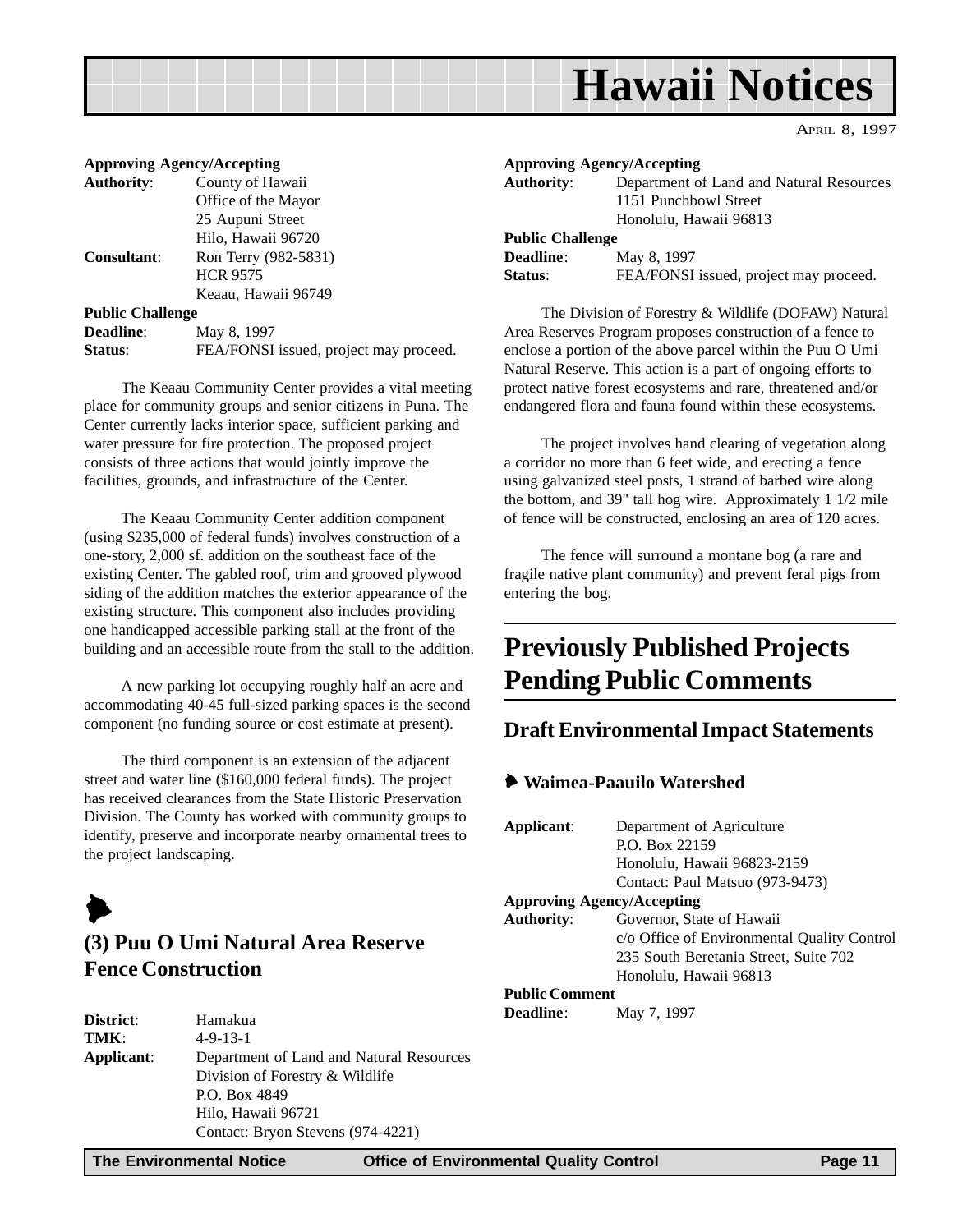# <span id="page-11-0"></span>**Hawaii Notices**

APRIL 8, 1997

### **Final Environmental Impact Statements**

#### 6 **Hilo Judiciary Complex**

| Applicant:                        | Department of Accounting and General                              |  |  |
|-----------------------------------|-------------------------------------------------------------------|--|--|
|                                   | <b>Services</b>                                                   |  |  |
|                                   | 1151 Punchbowl Street                                             |  |  |
|                                   | Honolulu, Hawaii 96813                                            |  |  |
|                                   | Contact: Ralph Yukumoto (586-0488)                                |  |  |
| <b>Approving Agency/Accepting</b> |                                                                   |  |  |
| <b>Authority:</b>                 | Governor, State of Hawaii                                         |  |  |
|                                   | c/o Office of Environmental Quality Control                       |  |  |
|                                   | 235 South Beretania Street, Suite 702                             |  |  |
|                                   | Honolulu, Hawaii 96813                                            |  |  |
| Status:                           | FEIS currently being reviewed by the Office                       |  |  |
|                                   | of Environmental Quality Control.                                 |  |  |
| ◆ Keaau High School               |                                                                   |  |  |
|                                   |                                                                   |  |  |
| Applicant:                        | Department of Accounting and General                              |  |  |
| Services                          |                                                                   |  |  |
|                                   | 1151 Punchbowl Street                                             |  |  |
|                                   | Honolulu, Hawaii 96813                                            |  |  |
|                                   | $C_{\text{cutoff}}$ D <sub>river</sub> L <sub>22</sub> (EQC 0404) |  |  |

#### Contact: Brian Isa (586-0484) **Approving Agency/Accepting Authority**: Governor, State of Hawaii c/o Office of Environmental Quality Control 235 South Beretania Street, Suite 702 Honolulu, Hawaii 96813 **Status:** FEIS currently being reviewed by the Office of Environmental Quality Control.



# **DLNR Speakers Series**

*Department of Land and Natural Resources presents a free Evening Speakers Series featuring Hawaii's prominent scientists with topics on fisheries and other marine resources.*

| <b>Time:</b>     | 7:00 p.m. to 8:30 p.m.                 |  |
|------------------|----------------------------------------|--|
| <b>Location:</b> | Kalanimoku Building                    |  |
|                  | <b>DLNR Education Center, Room 130</b> |  |
|                  | 1151 Punchbowl Street                  |  |
|                  | Honolulu, Hawaii 96813                 |  |
|                  |                                        |  |

**April 10 (Thurs.)** - NATIVE STREAM BIOTA - HOW IMPORTANT ARE THEY? Did you know that Hawaii has some of the most unique freshwater species in the entire world? Join us for a fascinating talk on Hawaiian stream animals and why their existence and survival is important for Hawaii's marine and freshwater environment. Guest Speaker: Dr. Robert Nishimoto

**April 24 (Thurs.)** - NATIVE HAWAIIAN DAMSELFLIES - SPARKLING JEWELS OF THE STREAM AND INSECT WORLD. Come and learn about these fascinating occupants of Hawaiian stream habitats. Discover how their existence relates to the status of our stream resources in Hawaii. Guest Speaker: Dr. Adam Asquith

*Free parking available in the Kalanimoku Building garage. For more information or a schedule of future topics and speakers, phone 587-0393.*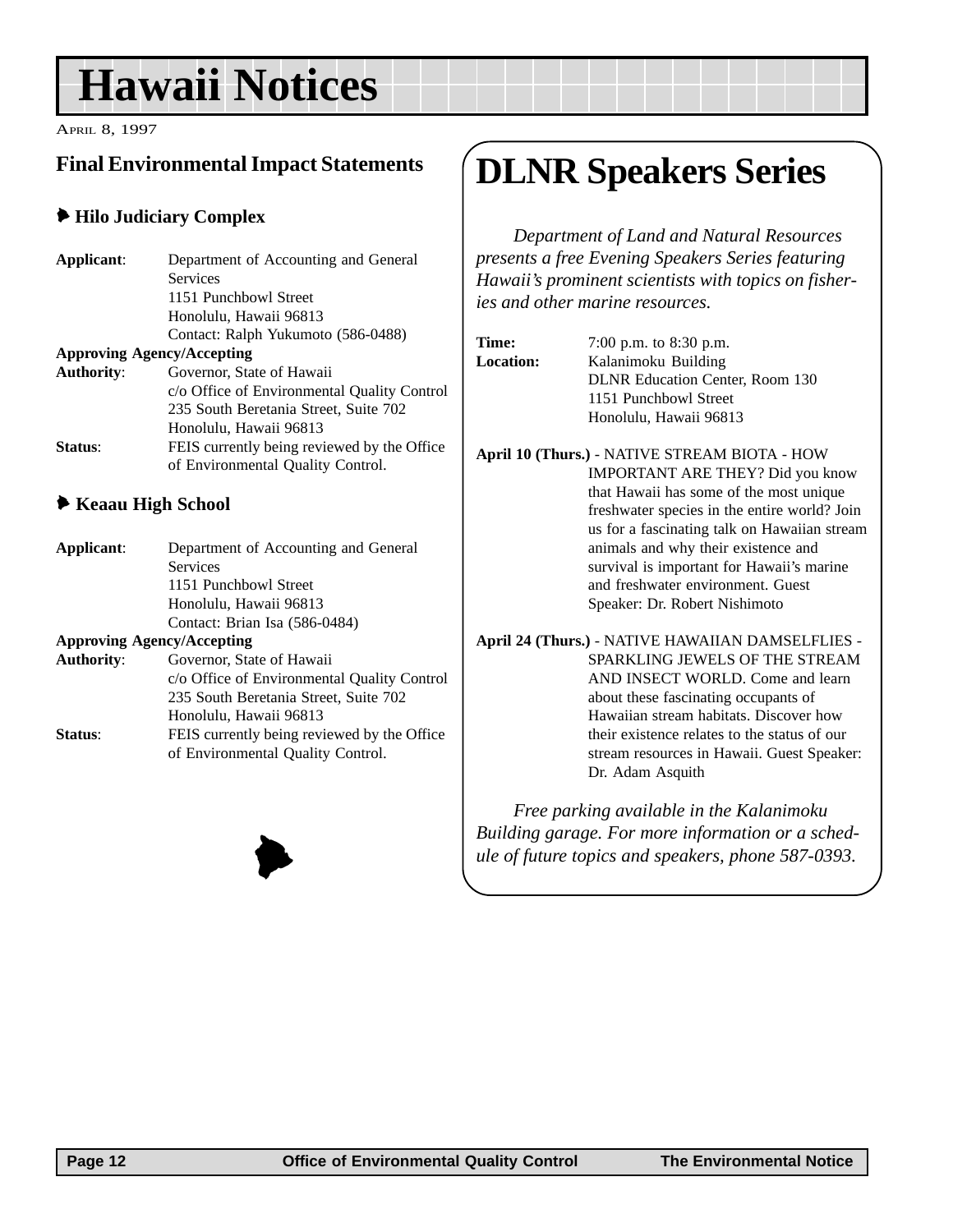# **Kauai Notices**

APRIL 8, 1997

**3**

**4 1**

**5**

**6**

## <span id="page-12-0"></span>**Draft Environmental Assessments**

# $\bullet$

### **(1) St. Catherine's Parish Cemetery**

| District:             | Kawaihau                                    |  |
|-----------------------|---------------------------------------------|--|
| TMK:                  | 4-6-14:por. 31                              |  |
| Applicant:            | Roman Catholic Church for St.               |  |
|                       | Catherine's Parish                          |  |
|                       | 1184 Bishop Street                          |  |
|                       | Honolulu, Hawaii 96813                      |  |
|                       | Contact: Luke Yasaka (533-1791)             |  |
|                       | <b>Approving Agency/Accepting</b>           |  |
| <b>Authority:</b>     | Department of Land and Natural Resources    |  |
|                       | Division of Land Management                 |  |
|                       | 3060 Eiwa Street, Room 306                  |  |
|                       | Lihue, Hawaii 96766                         |  |
|                       | Contact: Michael Laureta (274-3491)         |  |
| <b>Consultant:</b>    | Sidney Fuke and Associates                  |  |
|                       | 100 Pauahi Street, Room 212                 |  |
|                       | Hilo, Hawaii 96720                          |  |
|                       | Contact: Sidney Fuke (969-1522)             |  |
| <b>Public Comment</b> |                                             |  |
| <b>Deadline:</b>      | May 8, 1997                                 |  |
| Status:               | DEA First Notice pending public comment.    |  |
|                       | Address comments to the applicant with      |  |
|                       | copies to the approving agency or accepting |  |

The request involves the lease and use of aproximately 1.5 acres of State lands, for a 65 year period, to expand the area of the abutting St. Catherine's Parish cemetery.

authority, the consultant and OEQC.

However, this area is presently within the Kapaa Educational Complex, which is located along the eastern or makai edge of the complex and adjacent to the St. Catherine's Parish cemetery, in the vicinity of the school's athletic and physical education playground. At the edge of the playground area, there is a chain link fence followed by a 30 +/- foot sloping embankment. At the base of the embankment, the ground levels off and abuts the cemetery. This is the requested 1.5 +/- acre area. An inadvertent encroachment of approximately 20 to 30 burials has occurred within approximately 10,000 square feet of the land area being sought.

Because of this physical condition, the Kauai District Superintendent has informed the Kauai District Land Agent that her office has no objections to relinquishing this area to the applicant.

The requested lease of the site would allow the applicant to retain the existing graves and slightly expand the cemetery. It is estimated that approximately 25 +/- more burials could be accommodated. This area would be maintained by the parish and its parishioners.

# $\bullet$

#### **(2) St. Theresa's Church Park**

| District:                         | Waimea                                   |  |  |  |
|-----------------------------------|------------------------------------------|--|--|--|
| TMK:                              | $1-3-11:1$ and $1-3-4:4$                 |  |  |  |
| Applicant:                        | Roman Catholic Church for St. Theresa's  |  |  |  |
|                                   | Church                                   |  |  |  |
|                                   | 1184 Bishop Street                       |  |  |  |
|                                   | Honolulu, Hawaii 96813                   |  |  |  |
|                                   | Contact: Luke Yasaka (533-1791)          |  |  |  |
| <b>Approving Agency/Accepting</b> |                                          |  |  |  |
| <b>Authority:</b>                 | Department of Land and Natural Resources |  |  |  |
|                                   | Division of Land Management              |  |  |  |
|                                   | 3060 Eiwa Street, Room 306               |  |  |  |
|                                   | Lihue, Hawaii 96766                      |  |  |  |
|                                   | Contact: Michael Laureta (274-3491)      |  |  |  |
|                                   |                                          |  |  |  |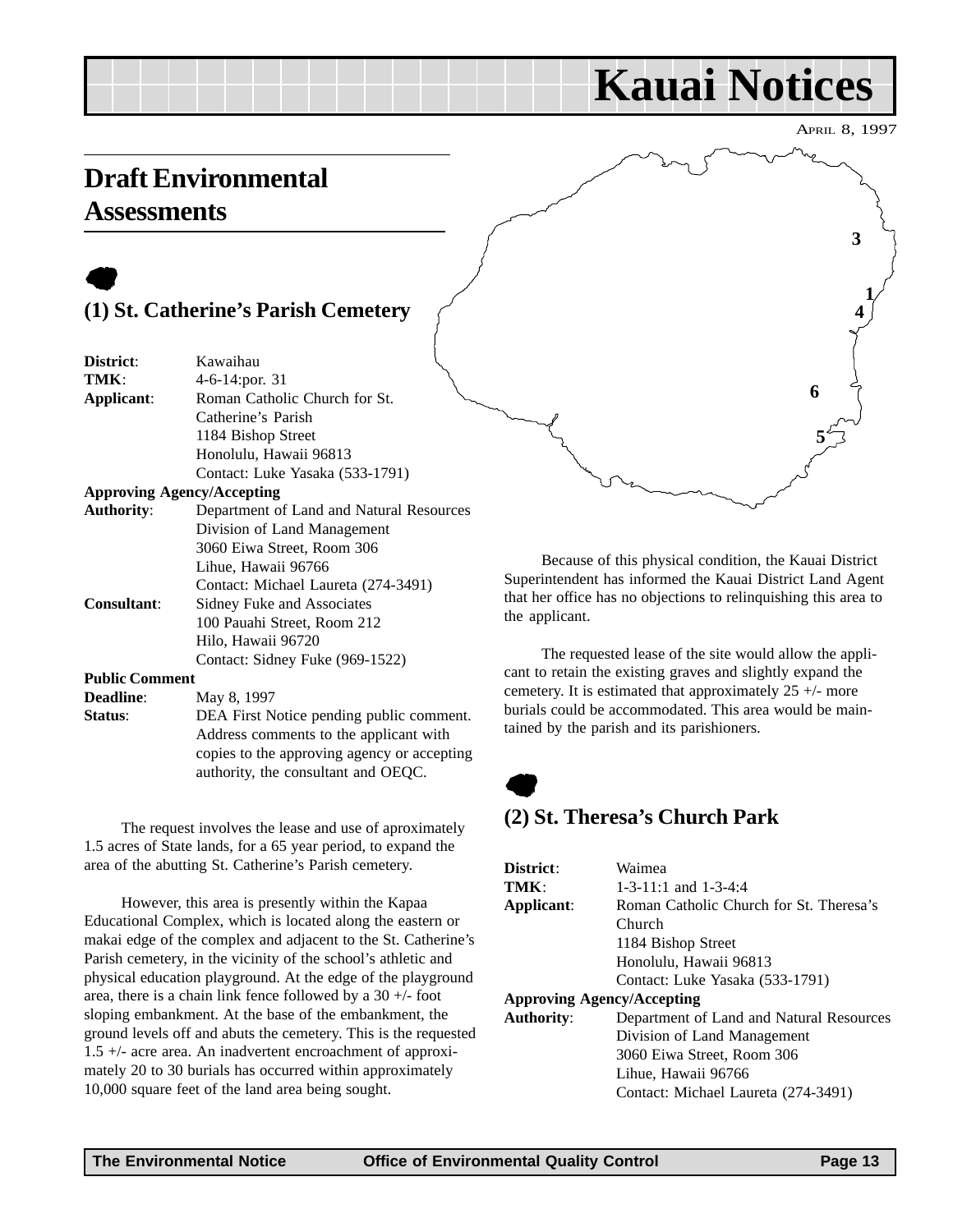# <span id="page-13-0"></span>**Kauai Notices**

#### APRIL 8, 1997

| <b>Consultant:</b>    | Sidney Fuke and Associates                  | <b>Approving Agency/Accepting</b> |                      |
|-----------------------|---------------------------------------------|-----------------------------------|----------------------|
|                       | 100 Pauahi Street, Room 212                 | <b>Authority:</b>                 | Department of Hawa   |
|                       | Hilo, Hawaii 96720                          |                                   | 335 Merchant Street  |
|                       | Contact: Sidney Fuke (969-1522)             |                                   | Honolulu, Hawaii 96  |
| <b>Public Comment</b> |                                             |                                   | Contact: Richard Fu  |
| <b>Deadline:</b>      | May 8, 1997                                 | <b>Consultant:</b>                | Akinaka & Associat   |
| Status:               | DEA First Notice pending public comment.    |                                   | 250 N. Beretania Sti |
|                       | Address comments to the applicant with      |                                   | Honolulu, Hawaii 96  |
|                       | copies to the approving agency or accepting |                                   | Contact: Henry Mor   |
|                       | authority, the consultant and OEQC.         | <b>Public Challenge</b>           |                      |

The request of St. Theresa's Church (hereinafter "STC") involves the lease and use of State lands in Kekaha, for a 65-year lease term.

STC proposes to develop the 2 contiguous parcels of record, totalling approximately 2.08 acres, for park use and accessory parking. The park would be used for volleyball, soccer, basketball, and other recreational activities. There would also be a parking area with a driveway from Elepaio Street. A pedestrian bridge would also be constructed over the drainage ditch to provide ready access between the Church complex and the park and parking area.

No improvements or alterations to the existing drainage system are planned. For security and/or safety measures, a fence or protective landscaping would be installed along the drainage ditch.

This park is not intended for the exclusive use of the applicant and guests. Although the public would be allowed access to the park, they may be subject to certain reasonable terms to be established by the applicant. These may include measures such as maintenance, time of use, and the like.

## **Final Environmental Assessments/Findings of No Significant Impacts (FONSI)**

# $\bullet$

#### **(3) Anahola 288' 0.5 MG Storage Tank**

| District:                                       | Kawaihau                           |  |  |
|-------------------------------------------------|------------------------------------|--|--|
| TMK:                                            | $4 - 8 - 03:23$ por. 11            |  |  |
| Department of Hawaiian Home Lands<br>Applicant: |                                    |  |  |
|                                                 | 335 Merchant Street                |  |  |
|                                                 | Honolulu, Hawaii 96813             |  |  |
|                                                 | Contact: Richard Fujita (586-3816) |  |  |
|                                                 |                                    |  |  |

| <b>Authority:</b>       | Department of Hawaiian Home Lands      |  |
|-------------------------|----------------------------------------|--|
|                         | 335 Merchant Street                    |  |
|                         | Honolulu, Hawaii 96813                 |  |
|                         | Contact: Richard Fujita (586-3816)     |  |
| Consultant:             | Akinaka & Associates, Ltd.             |  |
|                         | 250 N. Beretania Street, Suite 300     |  |
|                         | Honolulu, Hawaii 96817                 |  |
|                         | Contact: Henry Morita (536-7721)       |  |
| <b>Public Challenge</b> |                                        |  |
| <b>Deadline:</b>        | May 8, 1997                            |  |
| <b>Status:</b>          | FEA/FONSI issued, project may proceed. |  |

The project is located in the Anahola District of Kauai approximately 14 miles north of Lihue. The project site is mauka of the Anahola town within agricultural areas. The storage tank will be constructed partially in the existing Department of Water, Anahola Tank site. The tank site is approximately 1.4 acres and is completely graded, grassed, and fenced. Ground elevation is 270 feet at the storage tank.

The proposed project consists of constructing a reinforced concrete water storage tank and appurtenant support facilities. The tank will have a volume of 0.5 million gallons (MG), a height of 20 feet and a 70 foot diameter. Spillway elevation will be set at 288 feet. The tank will be integrated into the Kauai Department of Water Anahola Water System.

Support facilities will include an asphalt paved access road, water piping, chlorination equipment and control systems. Sitework will include demolition of an abandoned aerial steel water tank (0.10 MG), grading and grassing.

The preliminary construction cost estimate for this project is approximately \$980,000. Funding for this proposed project may be provided by the Department of Hawaiian Home Lands, State of Hawaii, contingent on availability of C.I.P. funds.

### **(4) Kapaa Self-Help Project**

 $\bullet$ 

| District:  | Kawaihau                                |
|------------|-----------------------------------------|
| TMK:       | 4-4-6-15:12, 126, 127, 128, 129         |
| Applicant: | Self-Help Housing Corporation of Hawaii |
|            | 1427 Dillingham Boulevard, Suite 305    |
|            | Honolulu, Hawaii 96817                  |
|            | Contact: Claudia Shay (842-7111)        |

 **Page 14 Control Control Control Control Page 14 Control Control Control Page 14 The Environmental Notice**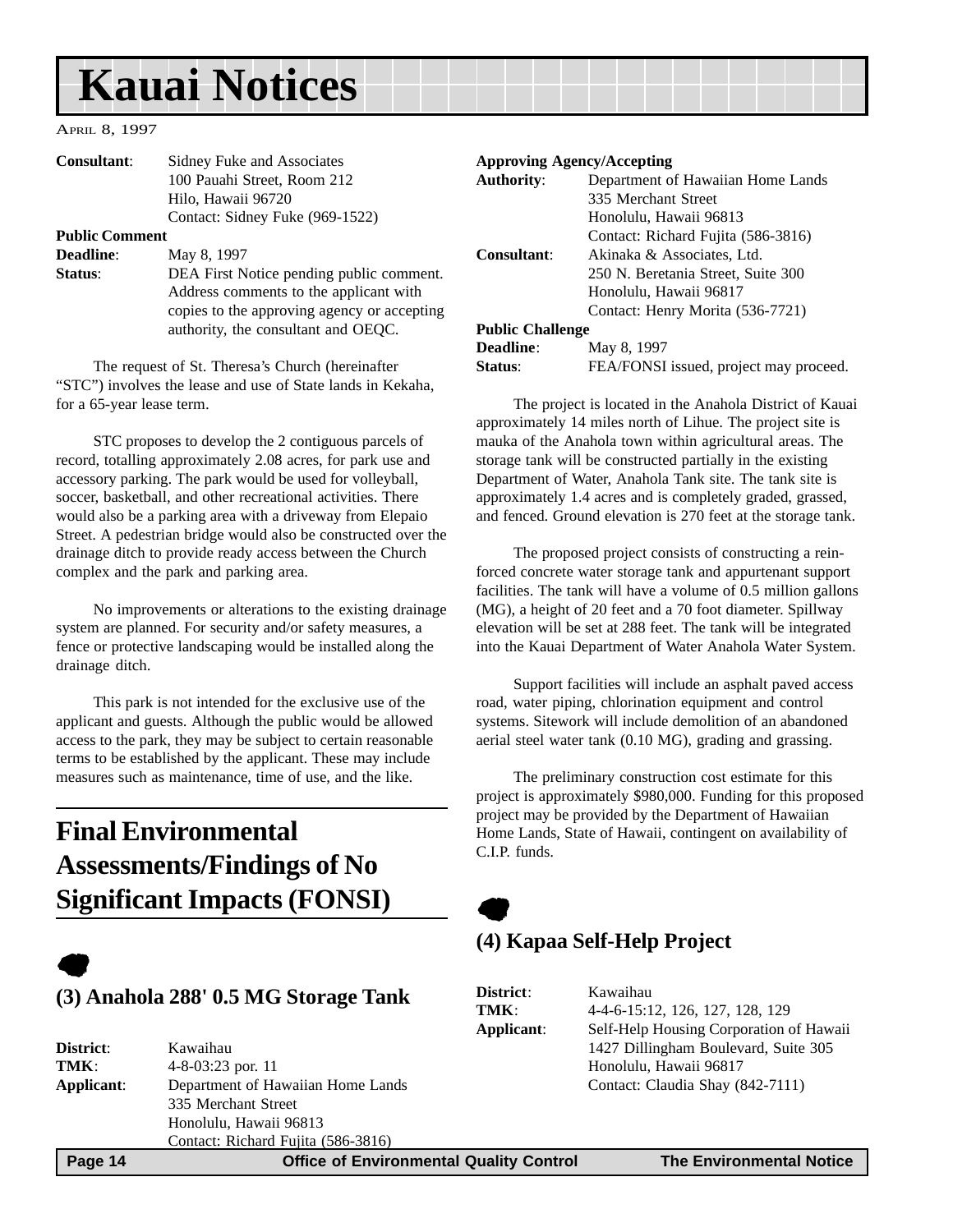<span id="page-14-0"></span>

#### **Approving Agency/Accepting**

| <b>Authority:</b>       | County of Kauai, Housing Agency        |
|-------------------------|----------------------------------------|
|                         | 4493 Hardy Street                      |
|                         | Lihue, Hawaii 96766                    |
|                         | Contact: Gary Mackler (241-6865)       |
| <b>Consultant:</b>      | <b>Applied Planning Services</b>       |
|                         | 3116 Hoolako Street                    |
|                         | Lihue, Hawaii 96766                    |
| <b>Public Challenge</b> |                                        |
| <b>Deadline:</b>        | May 8, 1997                            |
| Status:                 | FEA/FONSI issued, project may proceed. |
|                         |                                        |

The Kapaa Self-Help Project is a community housing partnership designed to assist families with affordable home ownership needs. The Self-Help Housing Corporation of Hawaii (SHHCH) plans to purchase 5 subdivided lots of 1.39 acres in Kapaa and develop a condominium on each lot thereby creating 10 lots. A total of 10 single-family homes, both 2-bedroom and 3-bedroom homes ranging from 864 to 1,104 sq. ft., will be constructed under this program.

The SHHCH is a non-profit organization with over 10 years of successfully assisting families on Kauai, Maui and Oahu in attaining decent, safe and affordable housing by applying the self-help guidelines to homebuilding.

In response to a formal proposal received from SHHCH requesting HOME Investment Partnerships Program funds, the County of Kauai has awarded SHHCH a \$525,000 zero interest loan from its FY 1995 HOME allocation to assist with site acquisition and development of this project.

# $\bullet$

#### **(5) Niumalu Single Family Residence and Attendant Structures**

| District:         | Lihue                                    |
|-------------------|------------------------------------------|
| TMK:              | $3-2-001$ : por. 001                     |
| Applicant:        | Okada Trucking Company, Ltd.             |
|                   | 2065 South King Street, Suite 105        |
|                   | Honolulu, Hawaii 96826                   |
|                   | Contact: Walton Hong (245-4757)          |
|                   | <b>Approving Agency/Accepting</b>        |
| <b>Authority:</b> | Department of Land and Natural Resources |
|                   | P.O. Box 621                             |
|                   | Honolulu, Hawaii 96809                   |
|                   | Contact: Sam Lemmo (587-0386)            |

| <b>Consultant:</b>      | Walton Hong (245-4757)<br>3135-A Akahi Street |  |  |  |
|-------------------------|-----------------------------------------------|--|--|--|
|                         | Lihue, Hawaii 96766                           |  |  |  |
| <b>Public Challenge</b> |                                               |  |  |  |
| <b>Deadline:</b>        | May 8, 1997                                   |  |  |  |
| Status:                 | FEA/FONSI issued, project may proceed.        |  |  |  |

APRIL 8, 1997

The applicant, Okada Trucking Company, Ltd. proposes to construct a 3,000 square foot house, with an attached garage and shed on a 55 acre parcel at Niumalu, Kauai. The house would be built adjacent to the Alekoko Fishpond, but would be nestled against the pali backdrop to mitigate possible viewplane impacts. A driveway extension would also be developed with gravel to minimize the impervious surfaces. The total area cleared and landscaped would be 12,500 square feet.

## **National Environmental Policy Act (NEPA)**



### **Lihue Airport Wildlife Hazard Management (FONSI)**

| District:  | Lihue                           |
|------------|---------------------------------|
| Applicant: | U.S. Department of Agriculture  |
|            | Animal Damage Control           |
|            | 3375 Koapaka Street, Suite H420 |
|            | Honolulu, Hawaii 96819          |

The Animal and Plant Health Inspection Service, Animal Damage Control (APHIS-ADC) program, has received requests to conduct wildlife hazard management to protect human safety, aircraft, and airport property from wildlife aircraft strikes at Lihue Airport (LIH) on Kauai, Hawaii. APHIS-ADC has produced the environmental assessment (EA) upon which this Decision and Finding of No Significant Impact (FONSI) is based.

Alternative A, the current program, provides this full spectrum of control remedies. The employment of APHIS-ADC program personnel at LIH to manage wildlife hazards is necessary to provide expedient, professional, and biologically sound assistance to airport operations. Alternative A provides this with no significant impacts on the human environment.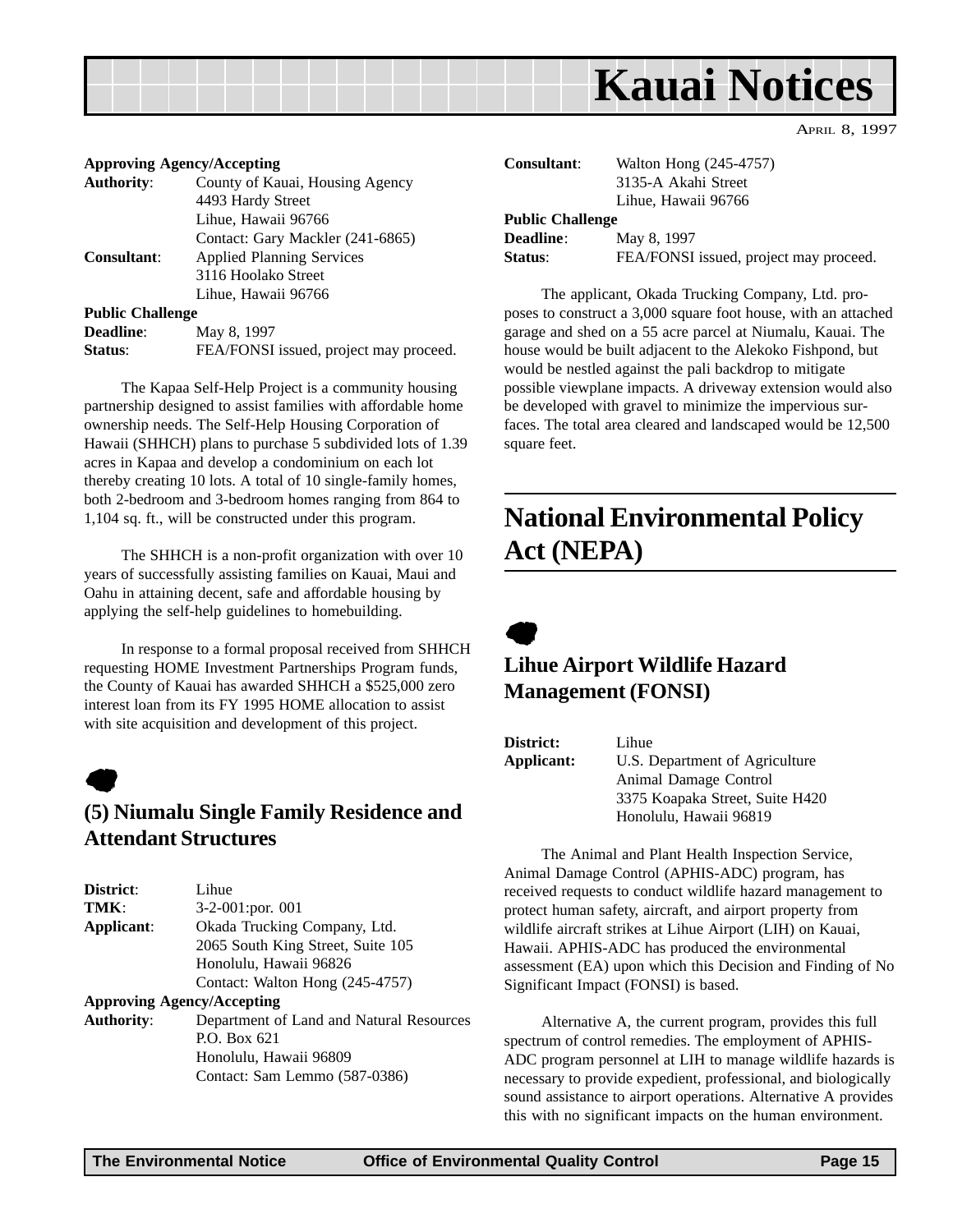# **Shoreline Notices**

APRIL 8, 1997

### **Shoreline Certification Applications**

Pursuant to §13-222-12, HAR the following shoreline certification applications are available for inspection at the DLNR District Land Offices on Kauai, Hawaii and Maui and at Room 220, 1151 Punchbowl St., Honolulu, Oahu (Tel: 587-0414). All comments shall be submitted in writing to the State Land Surveyor, 1151 Punchbowl Street, Room 210, Honolulu, HI 96813 and postmarked no later than fifteen (15) calendar days from the date of the public notice of the application.

| Case<br>No. | Date<br>Received | Location                                                                                                                                  | Applicant                                                        | Tax Map Key               |
|-------------|------------------|-------------------------------------------------------------------------------------------------------------------------------------------|------------------------------------------------------------------|---------------------------|
| OA-148      | 02/13/97         | Lot 11-B and Parcel 2, Section "A" Waialae Beach<br>Lots at Waialae-Nui, Honolulu, Oahu (4747 Kahala<br>Avenue)                           | Walter P. Thompson, Inc. for Bank of<br>Hawaii                   | $3 - 5 - 06:10 \&$<br>24  |
| OA-529      | 03/21/97         | Por of RP 52, LCAw 802 to A. Adam s, Being also a<br>Por of Niu Beach Lots File Plan 279 at Niu Honolulu.<br>Oahu (5603 Kalanianaole Hwy) | Austin, T sut sum i & Associates, Inc. for<br>Arosi Hawaii, Inc. | $3 - 7 - 01:3,38$<br>& 39 |

### **Shoreline Certifications and Rejections**

Pursuant to §13-222-26, HAR the following shorelines have been certified or rejected by the DLNR. A person may appeal a certification or rejection to the BLNR, 1151 Punchbowl Street, Room 220, Honolulu, HI 96813, by requesting in writing a contested case hearing no later than twenty (20) calendar days from the date of public notice of certification or rejection.

| Case<br>No. | Date<br>Cert/Rej      | Location                                                                                                                                                                                          | Applicant                                              | Tax Map Key      |
|-------------|-----------------------|---------------------------------------------------------------------------------------------------------------------------------------------------------------------------------------------------|--------------------------------------------------------|------------------|
| OA-<br>453  | Certified<br>03/25/97 | Fronting Lot 46 of Ld Ct Cons 87 (Map 2) at<br>Waialae-Nui and Waialae-Iki, Honolulu, Oahu (1025)<br>Kaimoku Place)                                                                               | ParEn, Inc. dba Park Engineering for<br>Kaimoku, Inc.  | $3 - 5 - 55 : 8$ |
| KA-<br>121  | Certified<br>03/25/97 | Lot 2, Ka L'ae Kiki Subdiv., Kukuiula, Koloa, Kauai<br>(Lawai Beach Road)                                                                                                                         | Wagner Engineering Services, Inc. for<br>Mark McCaslin | $2 - 6 - 12:9$   |
| HA-<br>186  | Certified<br>03/25/97 | Por of RP 1930 to Asa Thurston on a Por of LCA w<br>387, Part 4, Sec 2, No 3 to Amercian Board of<br>Commissioners for Foreign Missions at Waiaha 1st,<br>North Kona, Hawaii (75-5916 Alii Drive) | Wes Thomas Associates for<br>Joe Pedeferri             | $7 - 5 - 18:76$  |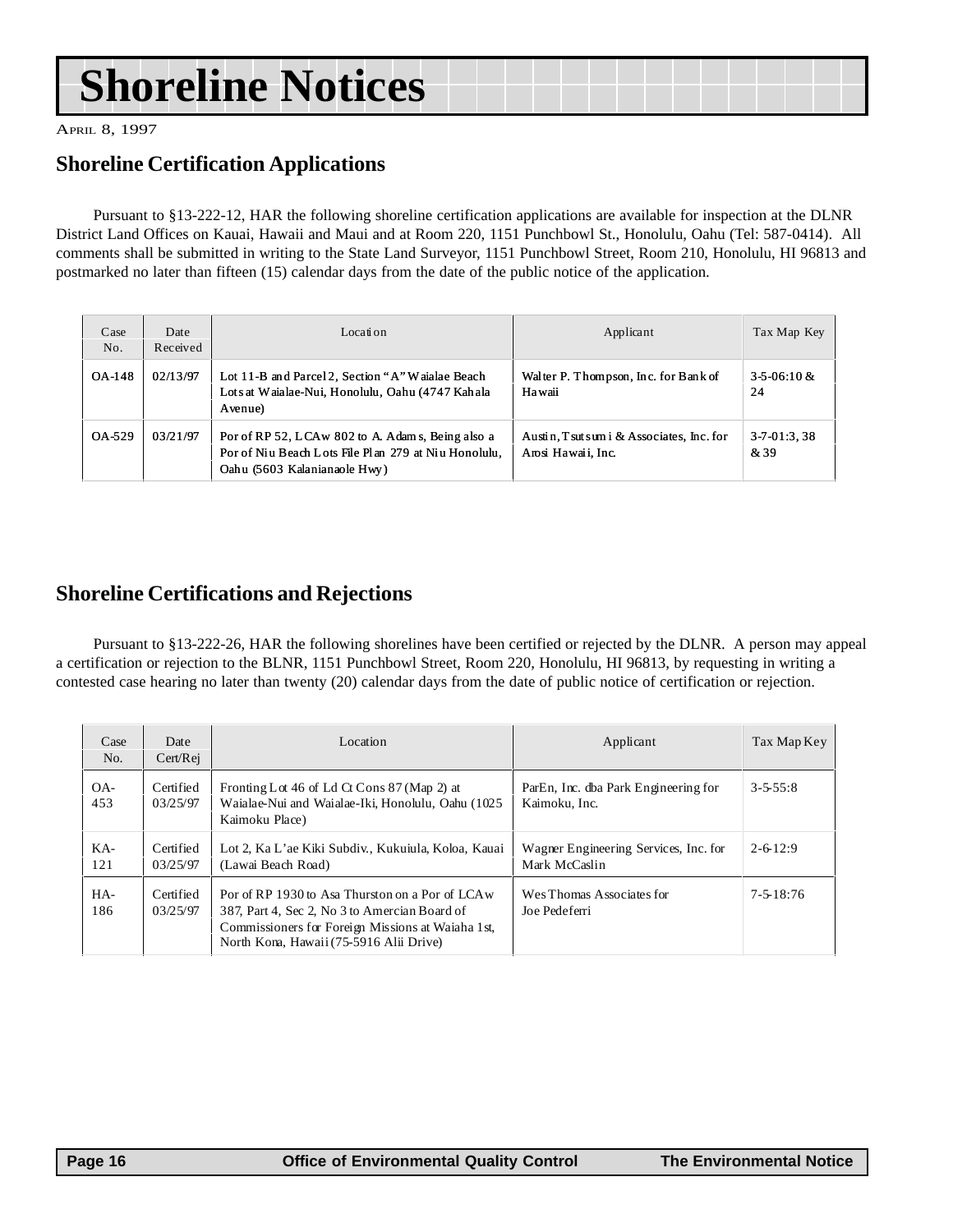# **Environmental Council Notices**

APRIL 8, 1997

#### <span id="page-16-0"></span>**Environmental Council Meeting**

**The Environmental Council** is scheduled to meet on Wednesday, April 16, 1997 at 4:00 p.m.

**The Council's Exemption Committee, Cultural Impacts Committee, Annual Report Committee,** and **Communication, Education and Legislation Committee** are likely to meet the same day prior to the full Council meeting. Please call on or after April 10, 1997 for the final agenda and confirmation of meeting date, time, and place.

Any person desiring to attend the meeting and requiring an accommodation (taped materials or sign language interpreter) may request assistance provided such a request is made five working days prior to the scheduled meeting. This request may be made by writing to Mr. Harlan Hashimoto, Chairperson, Environmental Council c/o Office of Environmental Quality Control, 235 South Beretania Street, Suite 702, Honolulu, Hawaii 96813 or by Fax at (808) 586-4186.



#### **Humpback Whale Sanctuary Final Rule**

 The National Oceanic and Atmospheric Administration (NOAA) has issued a final rule and summary of final management plan implementing the Sanctuary designation for the Hawaiian Islands Humpback Whale National Marine Sanctuary (HIHWNMS). The Sanctuary was designated by Congress in 1992. Issues and concerns raised in the public comments included: sanctuary boundaries; the waters around Kahoolawe; regulations; fishing; enforcement; management/ scope; the Sanctuary Advisory Council (SAC); research; education; native Hawaiians; user fees; funding for the program; socio-economic impacts; need for the Sanctuary; the manner in which the Sanctuary was designated; and Federal presence in State waters. The Final Environmental Impact Statement/Management Plan (FEIS/MP) prepared to implement the Sanctuary designation was released on February 18, 1997.

Congress and the Governor of Hawai'i have forty-five days of continuous session of Congress beginning on March 28, 1997, to review the management plan and regulations before they take effect. After forty-five days, the management plan and regulations automatically become final and take effect, unless the Governor of the State of Hawaii certifies within the forty-five-day period to the Secretary of Commerce that the management plan, regulations, or term thereof is unacceptable. In such case, the management plan, regulation or term cannot take effect in the area of the Sanctuary lying within the seaward boundary of the State of Hawaii.

Copies of the FEIS/MP are available on request by calling Allen Tom, On-site Project Specialist, Kihei, Maui, Hawaii, at 879-2818 (see, 62 F.R. 14799, March 28, 1997).

#### **Federal Property for the Homeless**

The Department of Housing and Urban Development (HUD) has identified various federal properties on Aliamanu Military Reservation, Wheeler Army Airfield, Tripler Army Medical Center, Schofield Barracks, and Fort Shafter as suitable to assist the homeless. For more information, contact Mark Johnston, Room 7256, Department of Housing and Urban Development, 451 Seventh Street SW, Washington, DC 20410; telephone (202) 708-1226; TDD number for the hearing and speech impaired (202) 708-2565 (these telephone numbers are not toll-free), or call the toll-free Title V information line at 1-800-927-7588 (see, 62 F.R. 13663, March 21, 1997).

#### **Hawai'i Superfund Sites**

The latest Superfund list still shows Del Monte Corporation Oahu Plantation, along with the following federal facilities: Naval Computer and Telecommunications Area; Pearl Harbor Naval Complex; and Schofield Barracks (see, 62 F.R. 15571, April 1, 1997).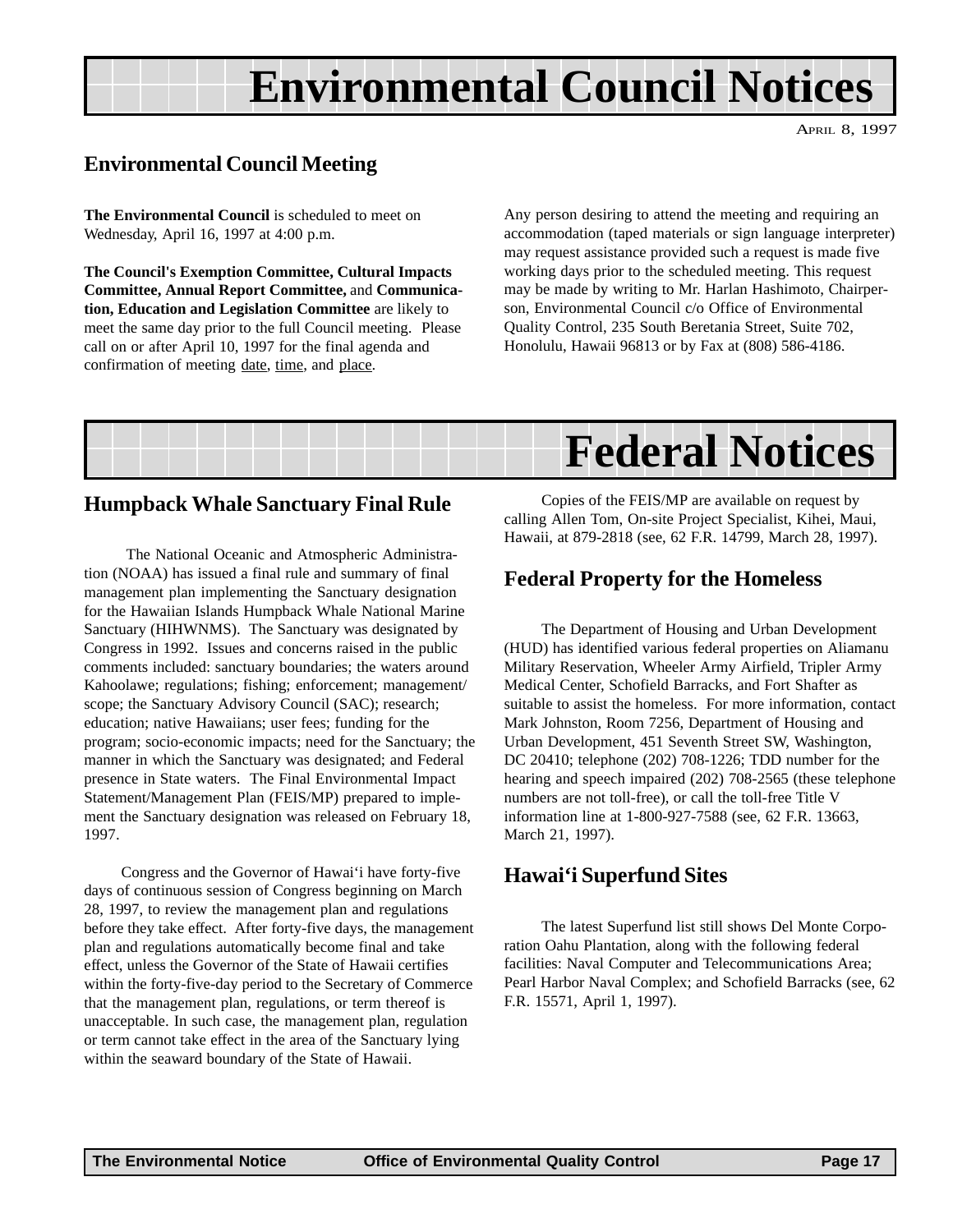# <span id="page-17-0"></span>**Federal Notices**

APRIL 8, 1997

### **EPA Speaks**

The EPA did not deem a review of the Final EIS for the Hawaiian Islands Humpback Whales and Their Habitat National Marine Sanctuary Management Plan/Implementation necessary and no formal comment letter was sent to the preparing agency (see, 62 F.R. 14906, March 28, 1997).

### **Fish Meetings**

The Western Pacific Fishery Management Council will hold its 92nd meeting on April 21-25, 1997, at the Ala Moana Hotel Garden Lanai and the Pakalana/Anthurium Rooms. Call 522-8220 for specific information (see, 62 F.R. 15157, March 31, 1997).

#### **Endangered Tree Snail (***Achatinella***) Permit No. 826600**

The U. S. Fish and Wildlife Service announced that Professor Michael G. Hadfield, requested a permit to take (capture, measure, mark collect tissue samples, relocate, release, and captive breed the O'ahu tree snails (*Achatinella spp*.) on O'ahu in conjunction with ecological and life history studies for the purpose of enhancing their survival. Most of these activities (capture, measure, mark, collect tissue samples, release, and captive breed Oahu tree snails) have been previously authorized under subpermit HADFMG-6. Written data or comments must be received by **APRIL 30, 1997**, by the Chief, Division of Consultation and Conservation Planning, Ecological Services, U.S. Fish and Wildlife Service, 911 N.E. 11th Avenue, Portland, Oregon 97232- 4181; FAX: 503-231-6243. Please refer to the respective permit number when submitting comments (see, 62 F.R. 15192, March 31, 1997).

### **Marine Mammals Scientific Research Permit (PHF#850-1342)**

The National Marine Fisheries Service (NMFS) announced the receipt of an application from Lucy W. Keith, Boston University for a permit to take Hawaiian monk seals (*Monachus schauinslandi*) for purposes of scientific research.

Written comments must be received by the Director, Office of Protected Resources, NMFS, 1315 East-West Highway, Room 13130, Silver Spring, MD 20910, on or before **APRIL 21, 1997** (see, 62 F.R. 13367, March 20, 1997).

#### **Allotment of Drinking Water Monies**

The EPA announced its decision on allotment of Drinking Water State Revolving Fund (DWSRF) monies to States. Hawai'i will receive \$12,558,800 for FY97 and \$7,121,300 for FY98 (see, 62 F.R. 12899, March 18, 1997).

### **Proposed Endangered Status for Blackburn's Sphinx Moth**

The U. S. Fish and Wildlife Service is proposing endangered status for Blackburn's sphinx moth (*Manduca blackburni*). This species was found on the Hawaiian islands of Kaua'i, O'ahu, Moloka'i, Maui, and Hawai'i, but is currently known only from one population on Maui. This moth has been affected or is currently threatened by one or more of the following; habitat degradation, introduced animals, and biological pest control. Due to its currently restricted distribution and small population size, this species is also threatened by naturally occurring events. Comments from all interested parties must be received by **JUNE 2, 1997**. Public hearing requests must be received by **MAY 19, 1997**. Comments and materials concerning this proposal should be sent to Robert P. Smith, Pacific Islands Ecoregion Manager, U.S. Fish and Wildlife Service, 300 Ala Moana Boulevard, Room 6307, P.O. Box 50167, Honolulu, Hawai'i 96850 (see, 62 F.R. 15640, April 2, 1997, for details).